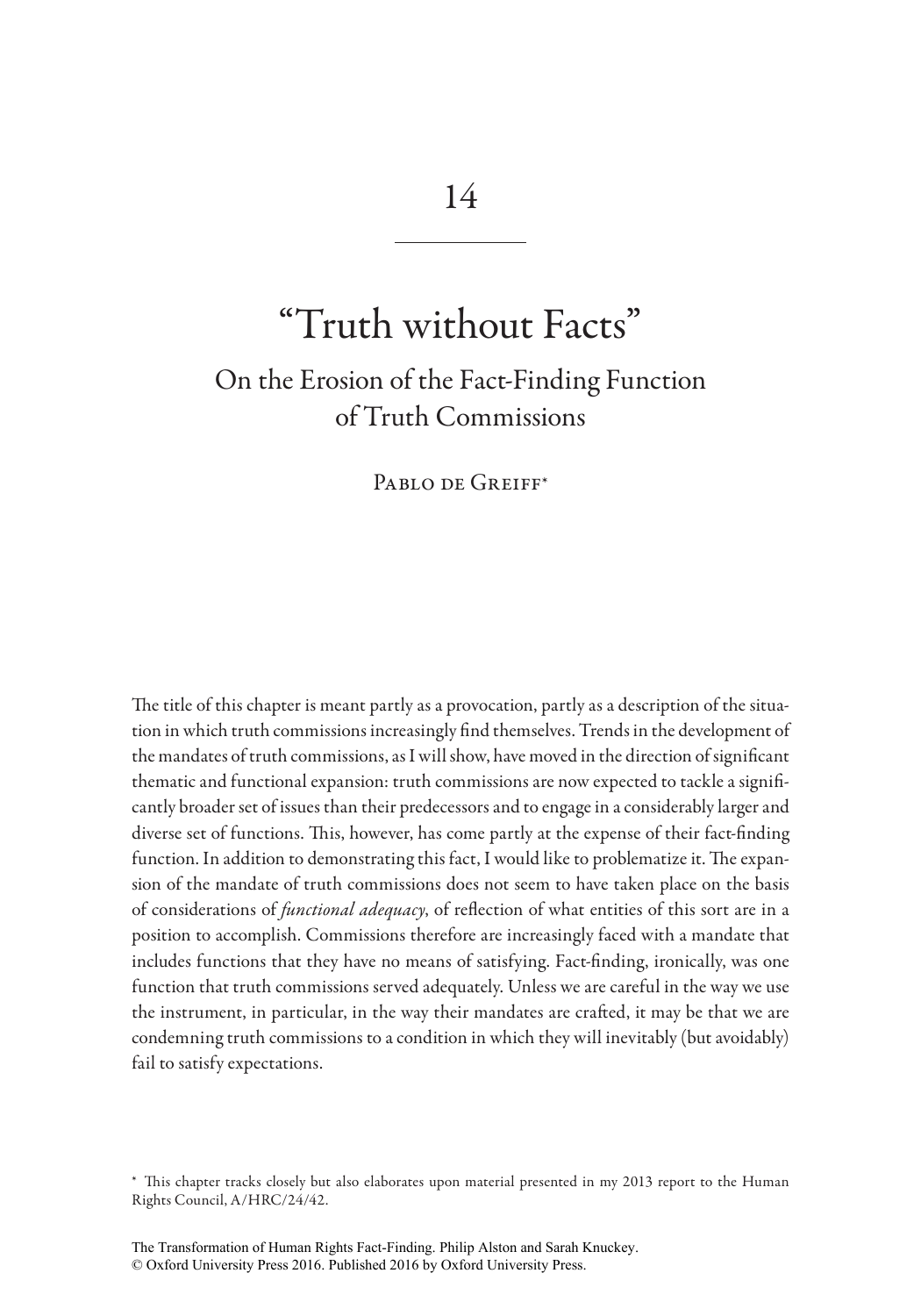After a few introductory remarks about the significance of truth commissions (Section I), the bulk of this chapter will describe and analyze the trends in the design of truth commission mandates beyond their original fact finding function (Section II). This will be followed by two short sections analyzing challenges that I will argue are also related to the expansion of commission mandates, namely, challenges relating to the selection of commissioners (Section III), and to the poor record of implementation of recommendations (Section IV).

### I. Truth Commissions: Achievements and Current Challenges

Truth commissions have made significant contributions to transitional processes in many of the over  $40$  countries that have implemented them since the 1980s.<sup>1</sup> The contributions that successful truth commissions have made can be described in many different ways. These include:

- Truth commissions are a means of satisfying the right to truth, a right that has both individuals and collectivities as subjects, and that in terms of substance includes the right to know particulars such as the fate of loved ones and the identity of perpetrators, as well as more general facts such as the structures that enabled the violations, the contextual and situational factors that made the violations possible, and, at the broadest level, the root causes of the violations.2
- Successful truth commissions, especially as the trend emerged for them to organize public hearings, have provided a "platform" for victims to tell their stories. Even those commissions that did not organize public hearings have given voice to victims, often members of marginalized groups, contributing to empowering them, and thus, to establishing the notion that they are equal rights holders. This is a function that should not be underestimated. In many conflicts victims become "visible": they acquire a place in the public sphere only with the implementation of transitional justice measures, including truth commissions.
- Truth commissions have benefited not just victims but have made contributions to general social integration. Experiences in very diverse countries show that the process of integrating divided societies requires acknowledging atrocities as otherwise cycles of resentment and mistrust continue unabated.
- In the aftermath of massive and systemic violations, when there are often many institutions that need to be reformed, sharply competing priorities, and few sources of social trust, truth commissions have provided reliable information about the exercise of state power and of the behavior of different social agents, which has proven to be of use in reform processes aimed at guaranteeing the non-recurrence of violations.
- Truth commissions have made significant contributions, both direct and indirect, to the other measures that are a part of a comprehensive transitional justice policy, including prosecutions, reparations, and, as just mentioned, institutional reforms that aim at providing guarantees of non-recurrence.
- At the broadest level of generality, truth commissions, as the other elements of a comprehensive transitional justice policy, arguably aim at providing recognition to victims (not just as victims but as rights-bearers), fostering civic trust, and strengthening the rule of law.<sup>3</sup>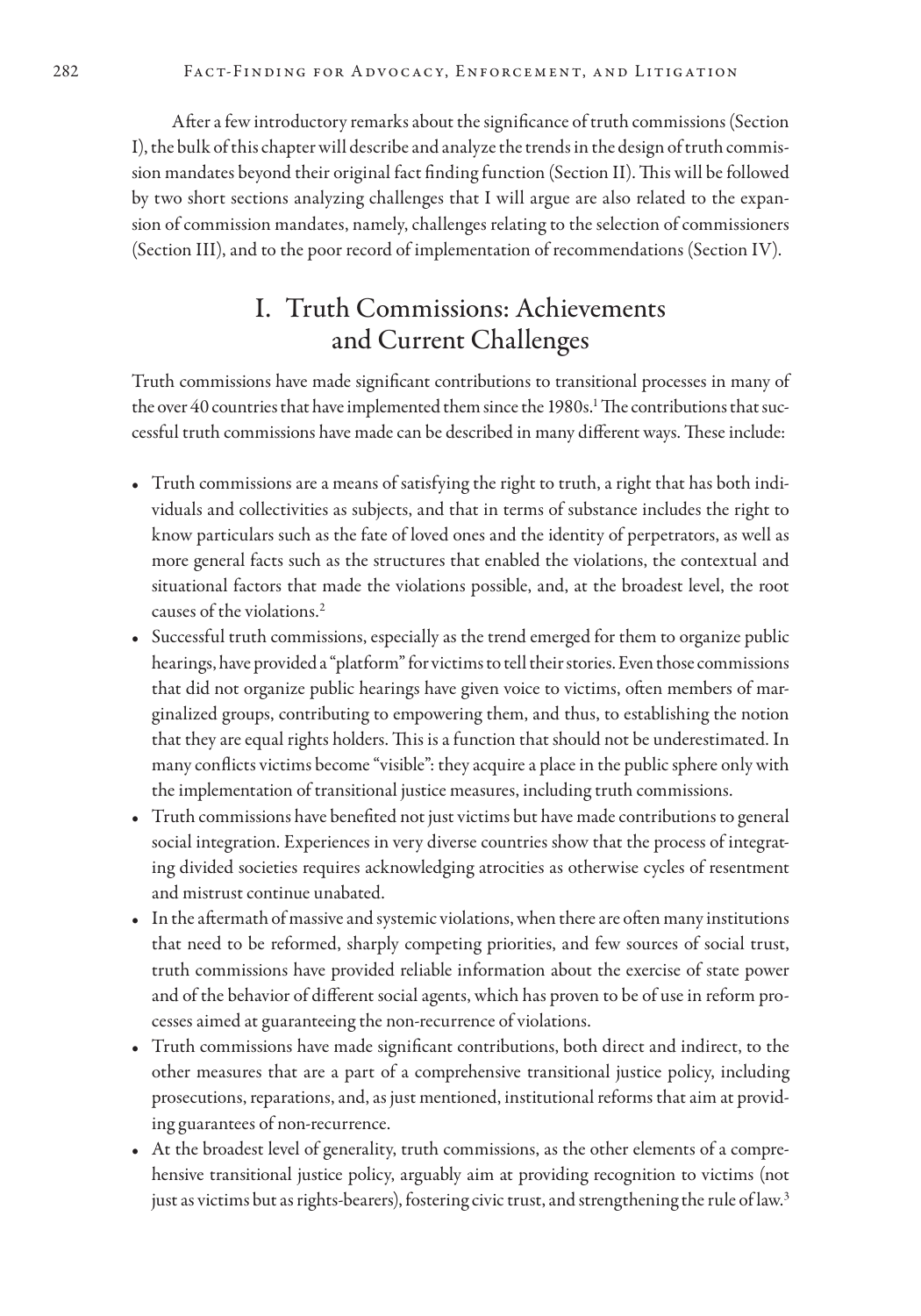Truth commissions have made such contributions despite the fact that they are institutionally brittle. Their brittleness stems from the fact that they are temporary bodies (often created by executive decision rather than legislative action), and that they are "apolitical" (in the narrow, partisan sense, although not in the broader sense of politics understood as the domain in which issues of the public good are treated). Truth commissions have no preexisting political constituency, and they have shallower bureaucratic roots than some of the institutions whose work they review. Those that have been successful derive this power, to the extent that it makes sense to speak of their potential in these terms, from, among other factors:

- The moral standing of their members.
- The fact that that they are created in the wake of social turmoil or upheaval, when it is clear that at least some of the terms of a basic "social contract" stand in need of revision.
- The topics that they address, closely related to fundamental, basic rights.
- A sound methodology.
- Openness to civil society.
- Having taken what, broadly speaking can be called "a victim-centered," inclusive approach.

Of course, truth commissions are not stand-alone initiatives; the achievements just mentioned are not brought about by their reports alone. It is crucial to keep in mind that insight (what truth commission reports are primarily and on their own capable of delivering) is not the same as transformation. Hence the importance of reaffirming the need to strengthen the links between truth and the other elements of a comprehensive transitional justice policy, including prosecutions, reparations, and guarantees of non-recurrence—and more broadly, between transitional justice and other policy interventions with which it usually coexists but seldom connect, including development and security policies.<sup>4</sup>

Assuredly in part because of the perceived potential of truth commissions they have become a habitual response to the challenges posed by transitional situations and their legacies of human rights violations. The impetus to establish them has not waned. Indeed, as other transitional justice measures, truth commissions have become "normal" responses in both post-authoritarian *and* post-conflict transitions. Indeed, some countries have implemented transitional justice measures not just in the absence of a political transition, but while conflict is still ongoing.<sup>5</sup> Thus truth commissions are now frequently tasked with investigating serious violations of international humanitarian law in addition to gross human rights violations.<sup>6</sup>

Despite their great potential and their arguably significant accomplishments, truth commissions are currently facing significant challenges, manifested in various ways, including:

- The inability to meet the deadlines set forth in the mandates that create them.
- Controversies surrounding the aptness of particular appointments of commissioners, which pose serious problems for an institution that derives some of its potential from the moral authority of those who lead it.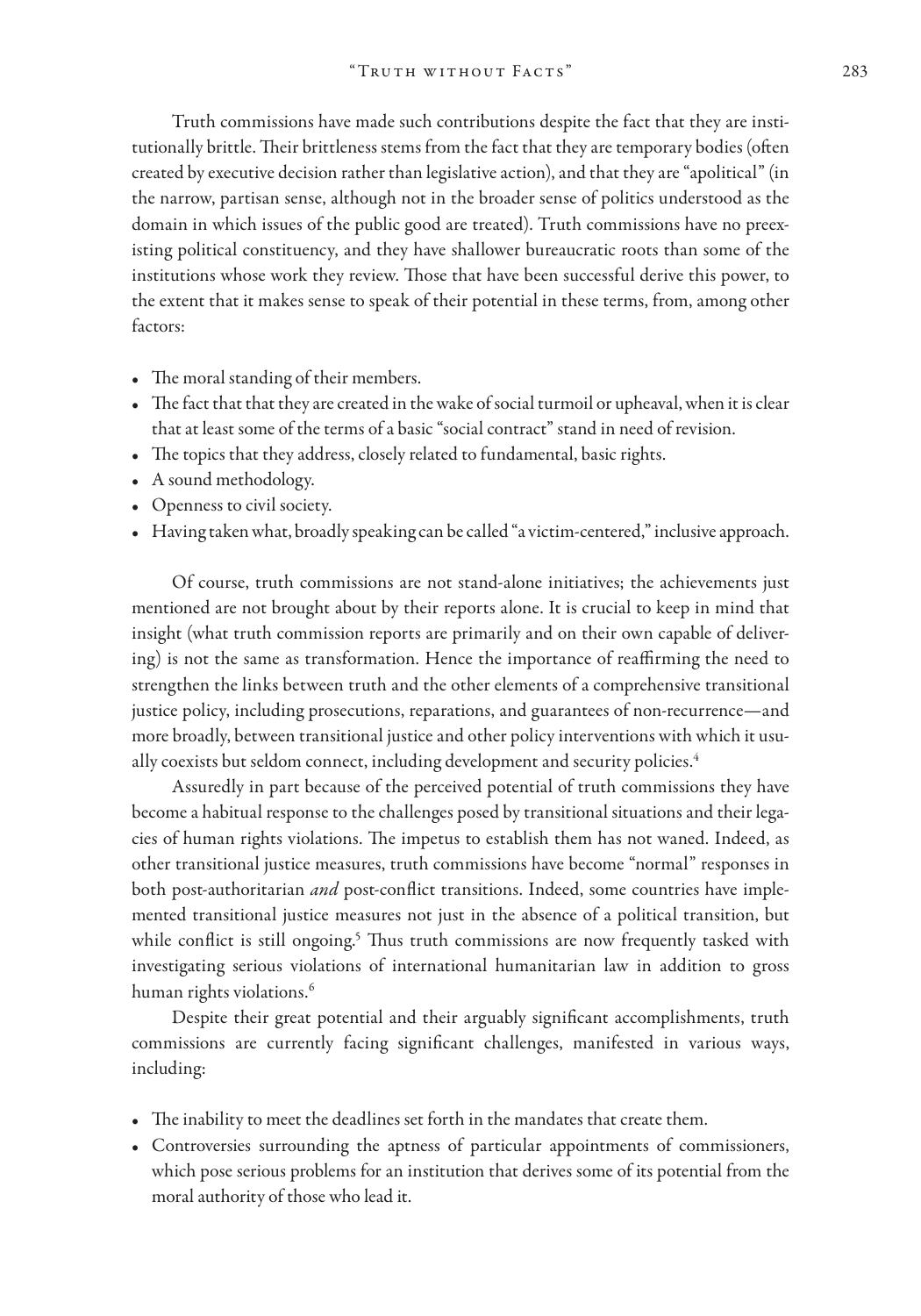- A worrisome trend toward the expansion of the mandate of truth commissions both thematically and in terms of functions, leading to questions about whether there is a single institutional form (despite the range of variations) that can have all the competencies required by such thematic and functional expansion.
- Abiding critiques about poor implementation of commission recommendations.

#### II. Trends in the Design of Truth Commission Mandates

The greatest challenge facing truth commissions today relates to the expansion of their mandates. By a "mandate" I refer to the foundational document of a truth commission (an executive decree, a legislative act, a peace agreement, or a UN Regulation), setting forth the functions, attributions, and responsibilities of the commission the document establishes. Often, especially in their preambles, the mandates also make reference to the objectives sought by the establishment of the commission. For analytical purposes, and in order to clarify what I mean by "the expansion of the mandates" of commissions, the following categories will be useful; the foundational documents of truth commissions typically define: (1) the temporal scope of the mandate, the period during which the violations that are the subject of the truth commission's actions must have occurred in order for them to be under the commission's purview; (2) the thematic mandate, the types of violations that the commission is authorized and/or obligated to address; (3) the functions of the commission, the actions it is supposed to undertake with a view to fulfilling (4) its objectives, or ends, as defined in the founding documents, and (5) the duration of a truth commission, that is, the period during which it will carry out its operations. $^7$  I would like to call attention to some observable tendencies. $^8$ 

*Temporal scope*. Commissions are required to investigate violations that take place over widely different lengths of time. Although patterns of systematic abuse rarely emerge or end at sharply determined points in time, most commissions take recognized junctures such as the dates of coups or the initiation of conflict as starting points, and the cessation of conflict or the fall of an abusive regime as cutoff dates. There is no historical framing device that does not have an artifactual dimension and hence, the determination of the temporal scope of some commissions has been contentious. Choices about the temporal scope of a commission may signal a lack of impartiality if there are clear patterns in the distribution of violations that are excluded from the purview of the commission. In any case, because there are some limits to plausible periodizations—coups do take place on particular dates, the onset of conflict sometimes can be specified, and both can correlate closely with drastic changes in the human rights situation in a country—choices concerning the temporal scope of a commission are somewhat bounded. Having said this, the facts would seem to suggest an expansion of the temporal scope of commissions:<sup>9</sup>

- Argentina's National Commission on the Disappeared (CONADEP) was asked to investigate violations that occurred during a 7-year period;
- Chile's Truth and Reconciliation Commission (TRC) over almost 17 years;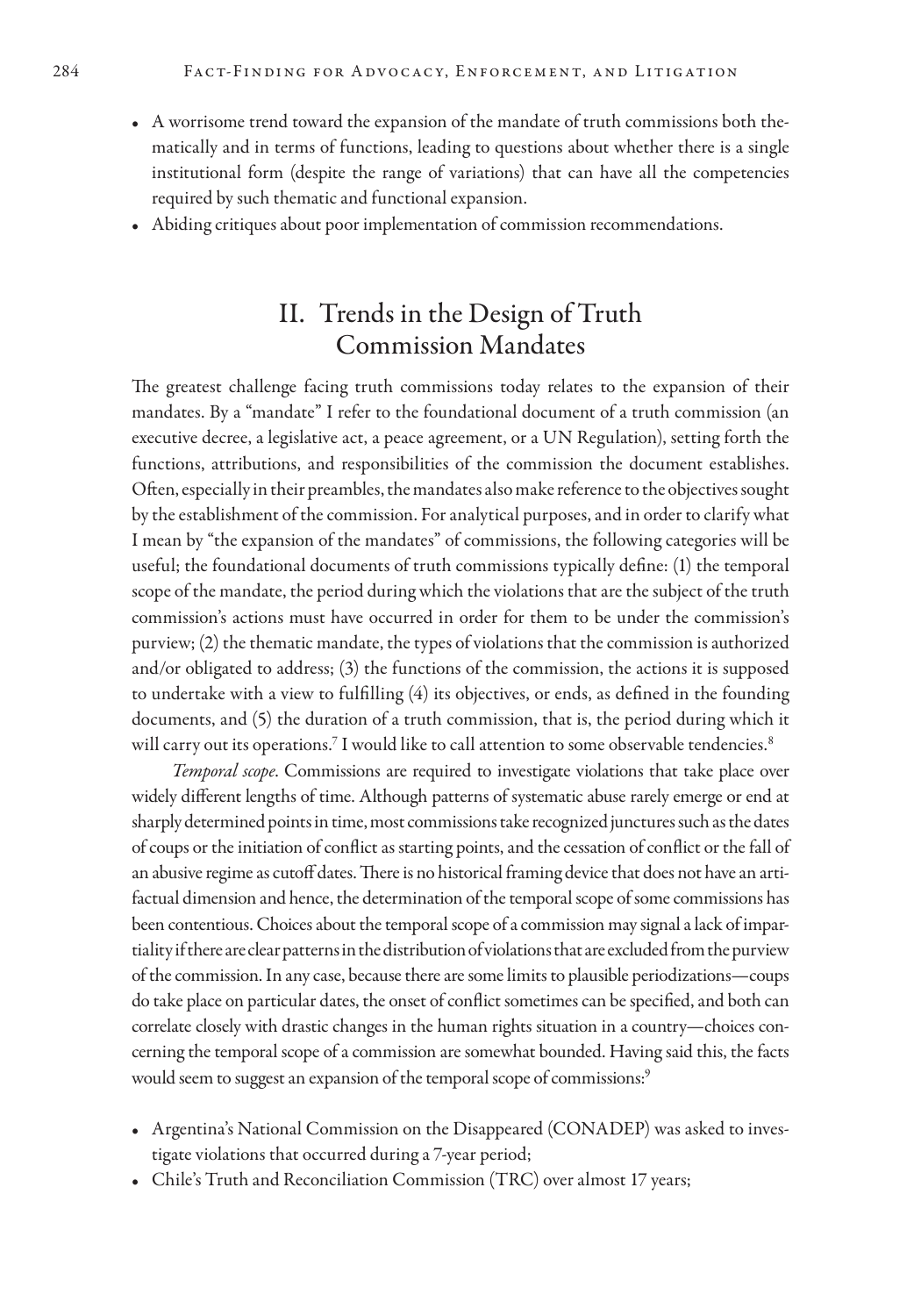- The Commission on Truth for El Salvador, 12 years;
- South Africa's Truth and Reconciliation Commission covered violations occurring over a 34-year-long period, the same as Guatemala's Commission for Historical Clarification (CEH);
- Peru's Truth and Reconciliation Commission was responsible for investigating violations during a 20.5-year-long period;
- Sierra Leone's Truth and Reconciliation Commission, 11 years;
- Commission for Reception, Truth and Reconciliation in East Timor (CAVR) 25.5 years;
- Morocco's Instance Equité et Réconciliation (IER), 43 years;
- Liberia's Truth and Reconciliation Commission, 24.5 years;
- Kenya's Truth, Justice, and Reconciliation Commission 44 years.

Even this sample suggests that there has been little reluctance to ask commissions to look into violations that occurred during periods lasting several decades.

*Thematic mandates.* During a period of repression or violence violations of rights of diverse kinds take place. Mandates determine which kinds of violations will be investigated by commissions. Here again a trend toward expansion is observable:

- Argentina's CONADEP was tasked with investigating disappearances (understood as kidnappings with no remains ever found).10
- Chile's TRC was made responsible for violations leading to death: "disappearance after arrest, executions, and torture leading to death committed by government agents or people in their service, as well as kidnappings and attempts on the life of persons carried out by private citizens for political reasons."11
- The Commission in El Salvador received a general mandate that did not specify particular categories of violations, but rather tasked it with investigating "the serious acts of violence … whose impact on society urgently demands that the public should know the truth."12
- The Act that established the TRC in South Africa tasked it with investigating "gross violations of human rights," which it then proceeded to define extensively, as follows: "'gross violation of human rights' means the violation of human rights through (a) the killing, abduction, torture or severe ill-treatment of any person; or (b) any attempt, conspiracy, incitement, instigation, command or procurement to commit an act referred to in paragraph (a), which emanated from conflicts of the past and which was committed during the period 1 March 1960 to the cut-off date within or outside the Republic, and the commission of which was advised, planned, directed, commanded or ordered, by any person acting with a political motive."13
- The thematic scope of the Peruvian TRC was defined by the mandate in terms of five categories (the last one being a sort of omnibus term to allow commissioners some flexibility as their work progressed): "The Truth Commission shall focus its work on the following acts, as long as they are imputable to terrorist organizations, State agents or paramilitary groups: a) Murders and abductions; b) Forced disappearances; c) Torture and other serious injuries; d) Violations of the collective rights of the country's Andean and native communities; e) Other crimes and serious violations of the rights of individuals."14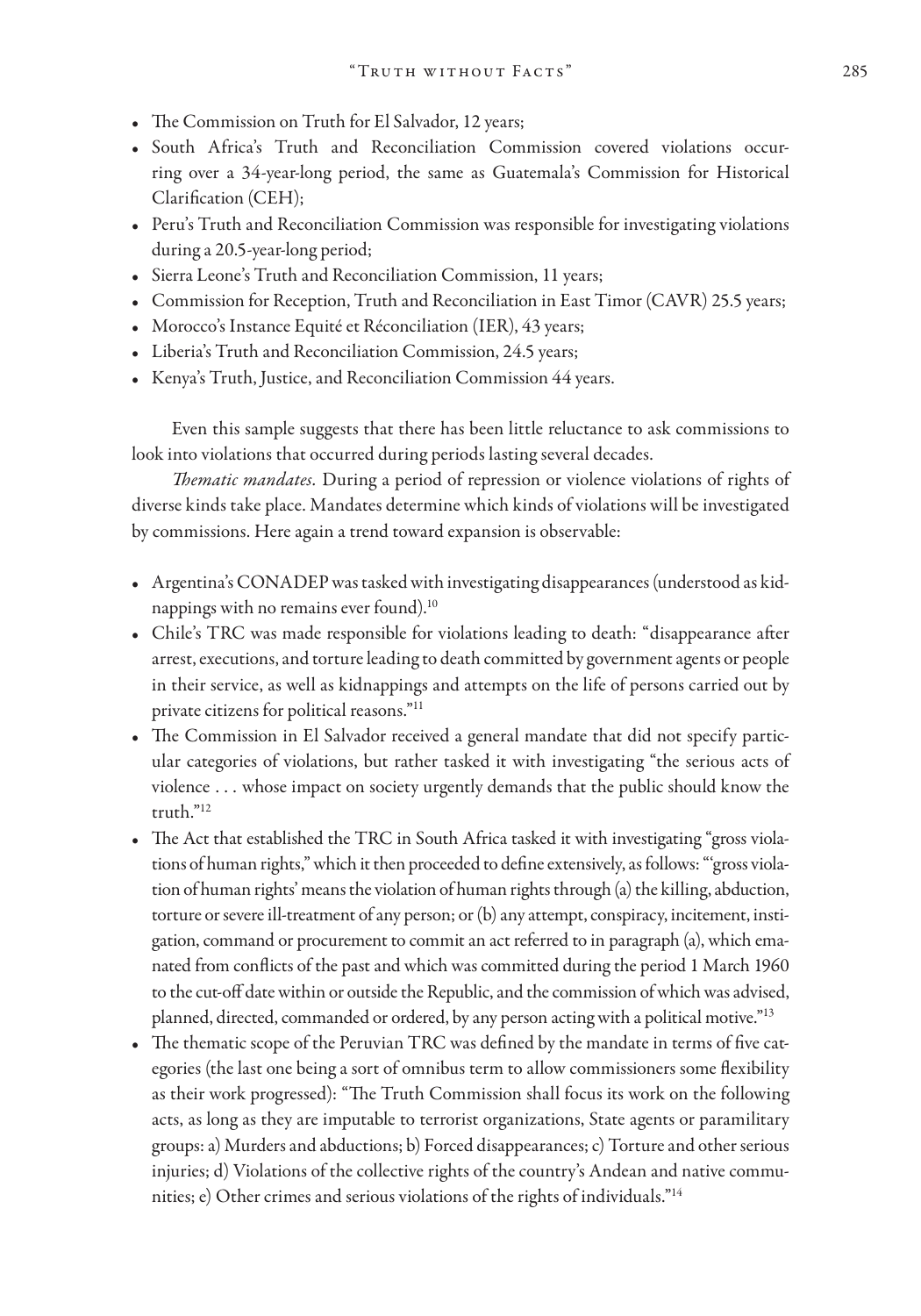- The Act establishing Sierra Leone's TRC directs the commission thematically to "violations and abuses of human rights and international humanitarian law related to the armed conflict in Sierra Leone. . ."15
- United Nations Transitional Administration in East Timor (UNTAET)'s regulation establishing (then) East Timor's CAVR determines the thematic scope of the commission in terms of "human rights violations that have taken place in the contexts of the political conflicts in East Timor,"16 but it also adopts a comprehensive definition of "human rights violations" meaning "(i) violations of international human rights standards; (ii) violations of international humanitarian law; and (iii) criminal acts."17 Furthermore, the Regulation specifies what it means by each of the mentioned categories. It is worth emphasizing that the Regulation defines "violations of international law standards" by reference to, among others, the International Covenant on Cultural, Economic, and Social Rights, thereby including economic, social, and cultural rights within the Truth Commission's mandate.<sup>18</sup>
- The Act that established Liberia's TRC defines the thematic mandate of the commission by reference first to "human rights violations" by which it means both "(1) violations of international human rights standards, including, but not limited to, acts of torture, killing, abduction and severe ill-treatment of any person" as well as "(2) violations of international humanitarian law, including, but not limited to, crimes against humanity and war crimes." In a different article the Act further expands the thematic scope of the commission: "gross human rights violations and violations of international humanitarian law as well as abuses that occurred, including massacres, sexual violations, murder, extra-judicial killings and economic crimes, such as the exploitation of natural or public resources to perpetuate armed conflicts …"19
- Finally, in this acknowledgedly incomplete but not unrepresentative sample, there is no question that the Act establishing Kenya's TJRC constitutes the most expansive mandate from a thematic perspective of any commission. Indeed, the following is only a partial list of the violations and abuses the commission was directed to investigate: "violations and abuses of human rights and economic rights inflicted on persons by the State, public institutions and holders of public office, both serving and retired, between 12th December, 1963 and 28th February 2008." In unpacking these categories the Act mentions: "massacres, sexual violations, murder and extra-judicial killings. … abductions, disappearances, detentions, torture. … Ill-treatment and expropriation of property…" Specifying the violations of economic crimes, the Act directs the commission to inquire into "grand corruption and the exploitation of natural or public resources. … the irregular and illegal acquisition of public land. … economic marginalization of communities …" and generally, the "misuse of public institutions for political objectives." The Act also calls on the commission to inquire into the "causes of ethnic tensions."20

There is no question, then, that the list of themes truth commissions are expected to address has grown significantly in scope over time.

*Functional Mandate*. Much more consequential than the expansion in the temporal or the thematic dimensions of mandates has been the expansion of their functional mandate. The thematic element of the mandate determines the subject matter of the work of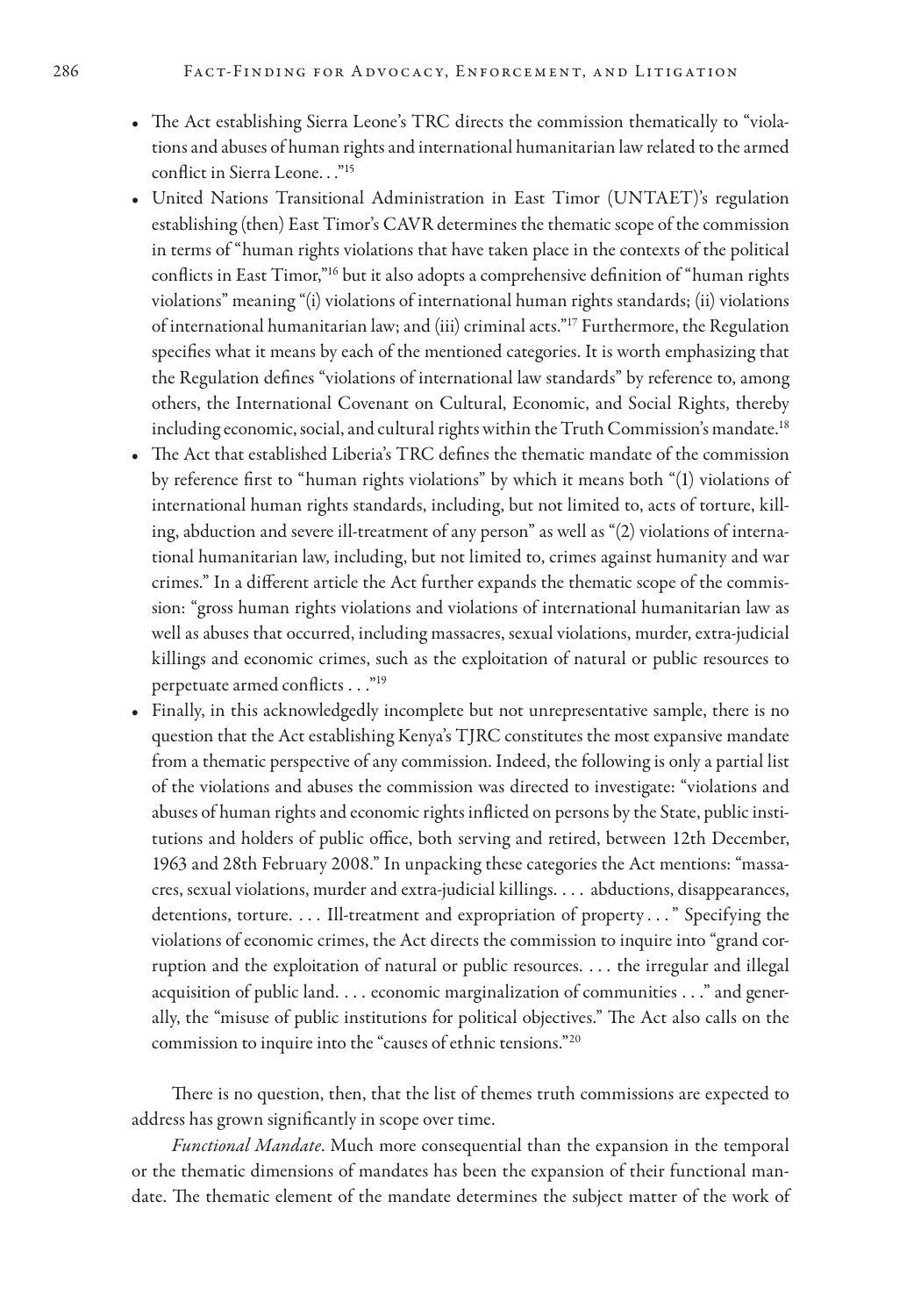a commission. It is still necessary to specify what it is that a commission is expected to do concerning that subject matter. This is what the functional part of a mandate does: it specifies the functions commissions are expected to play. On this dimension there has also been a notable expansion, with commissions being expected to satisfy increasingly complex functions.

At the most basic level, and closest to the theme of this volume, commissions were expected to play a *fact-finding function*. Thus, Article 1 of the decree that created Argentina's CONADEP establishes the commission with the aim of "clarifying [*esclarecer*] the facts regarding the disappearance of persons that took place in the country." As disappearances were such a prevalent violation in the contexts in which the earlier commissions were set up (and this phenomenon determined, as seen above, the thematic dimensions of some of the mandates), the other main function earlier commissions were expected to play was also related to this, namely, what may be called a *victim-tracing function*. This was seen to be crucial in countries in which people literally vanished and the authorities systematically denied knowing anything about their fate.<sup>21</sup>

It is difficult, however, to confront the immensity of violations of this sort and not be propositive. Although not part of the functions specified in its mandate, CONADEP, in its report, proposed judicial reform measures and economic assistance for the family members of victims. In this way, namely, *proprio motu*, the commission acquired two additional functions, *a victim-redress function*, and a *preventive function* (largely centered on institutional reform proposals). It is certainly worth remembering that all the recommendations of the commission on these two topics, redress and prevention, fit in a single page.<sup>22</sup> Much more important, however, is that in contrast to the first two functions (fact-finding and victim-tracing which could, in theory, be satisfied by a commission itself), the victim-redress and preventive functions, strictly speaking, are not powers of a commission but merely potentialities; commissions typically cannot reform institutions or provide reparations—CONADEP certainly could not; they could merely make recommendations about them.

The subsequent history of truth commissions could be organized around the description of the complexification of these four functions, of the attribution to commissions of new ones, and also of the elision of the difference between functions and potentialities. This is not the place to tell that full history. I intend the preceding brief analysis as a way of establishing a baseline of sorts that makes the subsequent expansion of the mandates of commissions more apparent.

Even the fact-finding function of commissions has become significantly more complex. Argentina's 187/83 decree's bald description of CONADEP's task ("clarifying the facts regarding the disappearance of persons that took place in the country") came to be qualified in a telling way in Chile's Supreme Decree 355 (1990), according to which the task of the TRC is "to clarify in a *comprehensive manner* the truth about the most serious human rights violations committed in recent years in our country,"23 and even more so in South Africa's Promotion of Unity and Reconciliation Act (1995), which declares that the TRC should establish "as *complete* a picture as possible of the *nature, causes and extent* of gross violations of human rights."24 The decree establishing the truth commission in Peru (before becoming a truth *and reconciliation* commission, which obviously involves the attribution of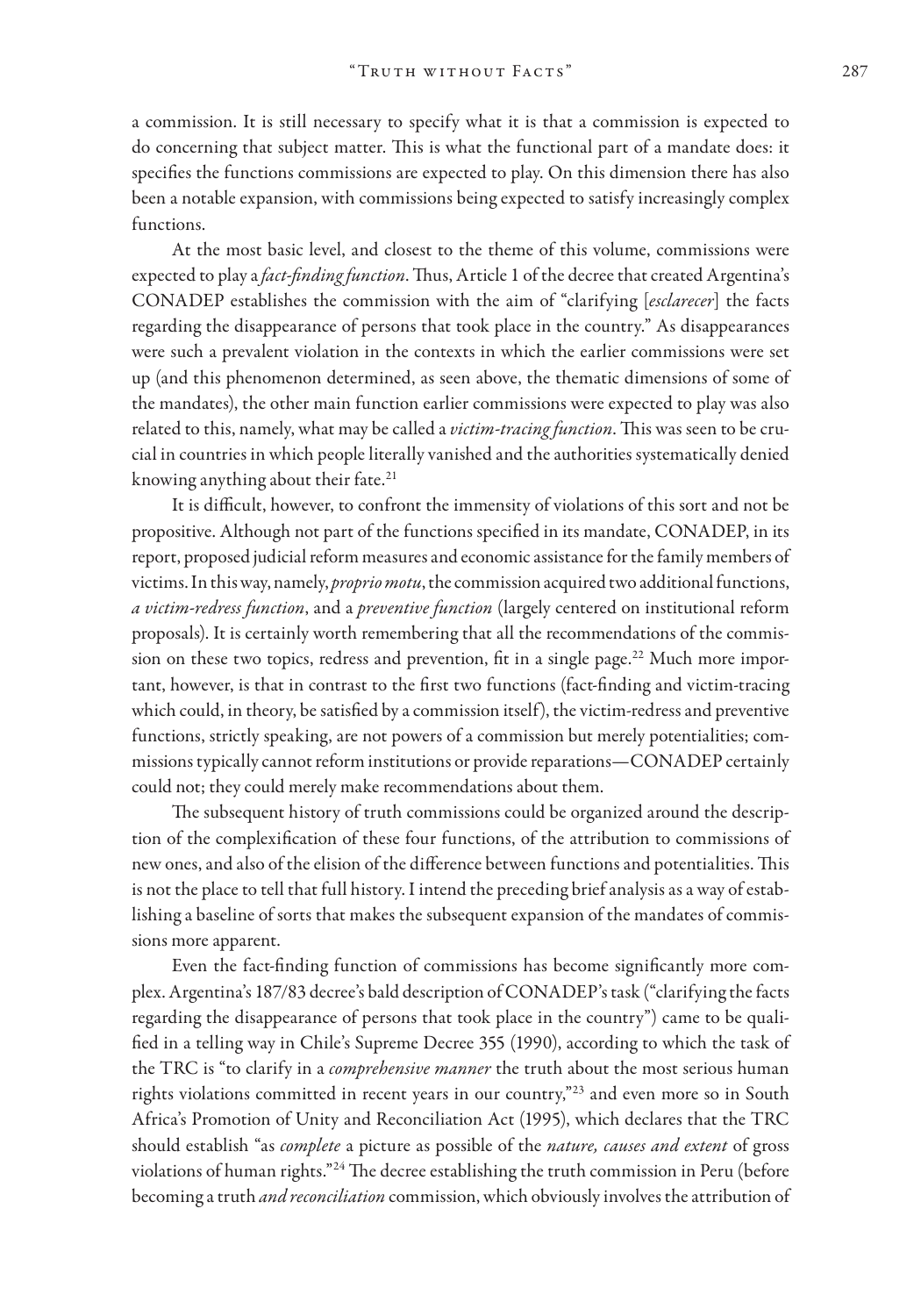yet another function altogether) continued this process of expanding even the fact-finding function when it stated that one of the tasks of the commission was "to analyze the *political, social and cultural conditions*, as well as the *behaviors of society and State institutions* that contributed to the tragic situation of violence through which Peru has passed."25 As if this was not enough to show the transformation of the fact-finding function of commissions, by 2005, when the Liberian National Transitional Legislative Assembly adopted the Act establishing the TRC, it described this function in the following terms: the TRC was to investigate "the *nature, causes and extent* of gross violations and abuses of human rights, including the *root causes, circumstances, factors, context, motives, and perspectives* which led to such violations."26 Finally, there is no better illustration of the expansion of the fact-finding function of truth commissions than the Act establishing Kenya's TJRC, which, with respect to the already hugely expanded catalogue of violations mentioned above, describes the task of the commission in terms of "establishing an *accurate, complete and historical* record of violations and abuses of human rights and economic rights inflicted on persons by the State, public institutions and holders of public office, both serving and retired, … including (i) *antecedents, circumstances, factors and context of such violations;* (ii) *perspectives of the victims*; and (iii) *motives and perspectives of the persons responsible for commission of the violations*" as well as establishing "as complete a picture as possible of the causes, nature, and extent of the gross violations of human rights and economic rights" including again the same contextual factors and perspectives just mentioned. And this regarding only two of the broad categories of violations out of the many mentioned in the same Clause.<sup>27</sup>

I am not sure that the full length of the trajectory just described leaves truth commissions still in in the domain of fact-finding. It is obvious that long before the end of this path "fact-finding" is no longer about the clarification of *cases*, the fate of individual victims, and perhaps, when allowed and possible, the identities of those responsible for these violations—as fact-finding was initially understood. Rather, "fact-finding" became an effort to understand comprehensively root causes, circumstances, factors, context, and motives of countrywide situations of violence. This, of course, not unlike historical accounts, is much more than a mere collection of facts.

I would not like to lose the focus on the (ill) fate of fact-finding in truth commissions and will therefore merely describe the way in which the other functions of truth commissions have (for the most part) expanded, for of course they are not unrelated phenomena: a peculiarly finite institution in most dimensions will perforce need to spread resources, attention, and competencies from one function to others as its mandate grows. The following illustrates the trends concerning the other functions assigned to truth commissions.

*Prevention.* The expansion of the "fact-finding" function of truth commissions has been accompanied by an expansion (at least in theory) of their preventive function. This has not happened necessarily by design. Mandates are not more elaborate concerning concrete or specific preventive mechanisms (seldom are commission reports, either). Rather, wide-ranging analysis *seems* to invite similarly wide-ranging transformation proposals in the name of prevention. Thus commissions have made proposals for the transformation of various institutions including the judiciary, all security forces, education, media, civil registries, electoral systems, land tenure patterns, etc.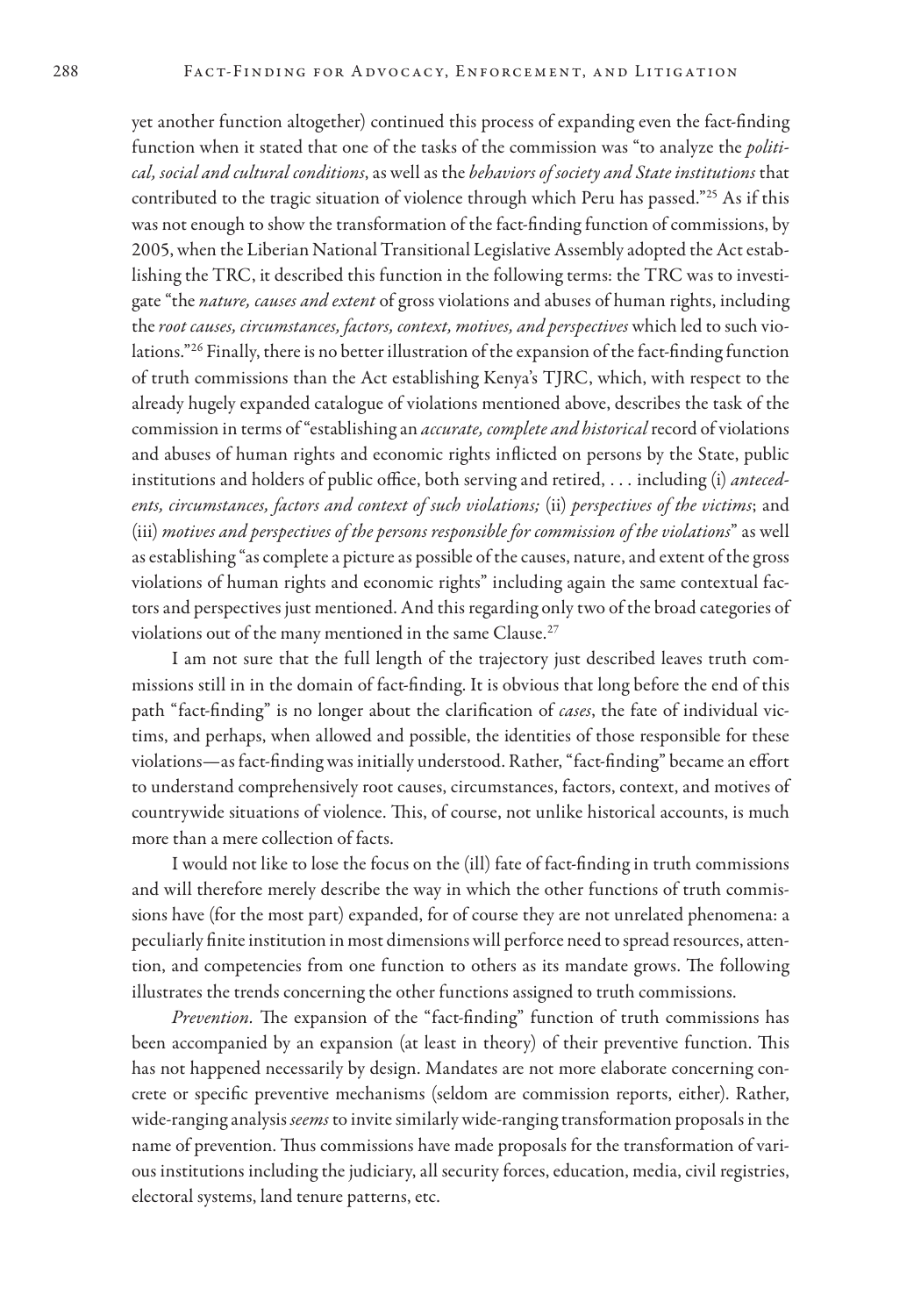*Victim-redress*. The weak victim-redress function of some of the earlier truth commissions has strengthened over time and grown in complexity, and is now a staple of virtually all commissions. Most mandates establishing truth commissions require them to make recommendations concerning victim reparation, some of them specifically calling for complex programs28—that is, programs that distribute a variety of goods both symbolic and material (including cash payments and the provision of services), and both to individuals and communities. Truth commissions have obliged, often articulating comprehensive proposals such as those proposed by the Peruvian TRC,<sup>29</sup> the South African TRC,<sup>30</sup> and Timor Leste's  $CAVR$ , $31$  among others. Given that reparations programs are usually long-term projects that outlast the life of a commission, and that the more complex the program the heavier its administrative load is, there are good reasons behind the continued trend not to make truth commissions responsible for the implementation of such programs.<sup>32</sup>

*Victim-tracing*. Perhaps the only original function of commissions that has not seen a comparable expansion is the victim-tracing function. In the design of commissions, as judged by their mandates, this function has not gained either increased prominence or elaboration. Because it is not that the need for it has waned, I find this fact puzzling. In most situations where truth commissions are implemented the fate of thousands of victims remains unclarified and thousands of bodies remain unidentified even when mass burial sites have been located. Furthermore, professional competence regarding exhumations and the identification of remains has grown significantly since truth commissions were first tried in the 1980s. Considering the contribution that technical exhumations can make to the truth and to justice processes, and moreover, the cross-cultural importance for families of victims, and even to entire communities, of giving proper burial to the deceased, it would be good to give the victim-tracing function of truth commissions renewed attention.33 Although in situations with a large universe of victims truth commissions are unlikely to be able, on their own, to assume full responsibility for exhumations and the identification of remains, truth commissions in the past have played a useful role tracing victims, starting with the identification of burial sites.<sup>34</sup>

In addition to the four core traditional functions just mentioned, fact-finding, victim-tracing, redress, and prevention, truth commissions have often been attributed additional functions. The following list is far from exhaustive. It includes only some of the functions that seem to me to warrant commentary.

*Contributing to prosecutorial efforts*. Some mandates, contrary to the widespread assumption that establishing a truth commission involves a commitment to suspending prosecutions, have required commissions to contribute to prosecutorial efforts. This can be either by providing to prosecuting authorities information they gather (e.g., Argentina),  $35$  or, as in the case of the Peruvian TRC, by actively constructing cases to be presented to prosecuting authorities. $36$  Thus, the view that all truth commissions have been created as substitutes for criminal justice and that providing amnesties is either one of their characteristic functions or their inevitable consequence is nothing more than a misperception. $37$ 

*Reconciliation.* The most prominent of the newer functions that have been attributed to truth commissions (some in their very name) relates to reconciliation. This to me represents as clear an example as any of the elision of the difference between functions and potentialities. Although at a high level of generality it is difficult to think about reconciliation in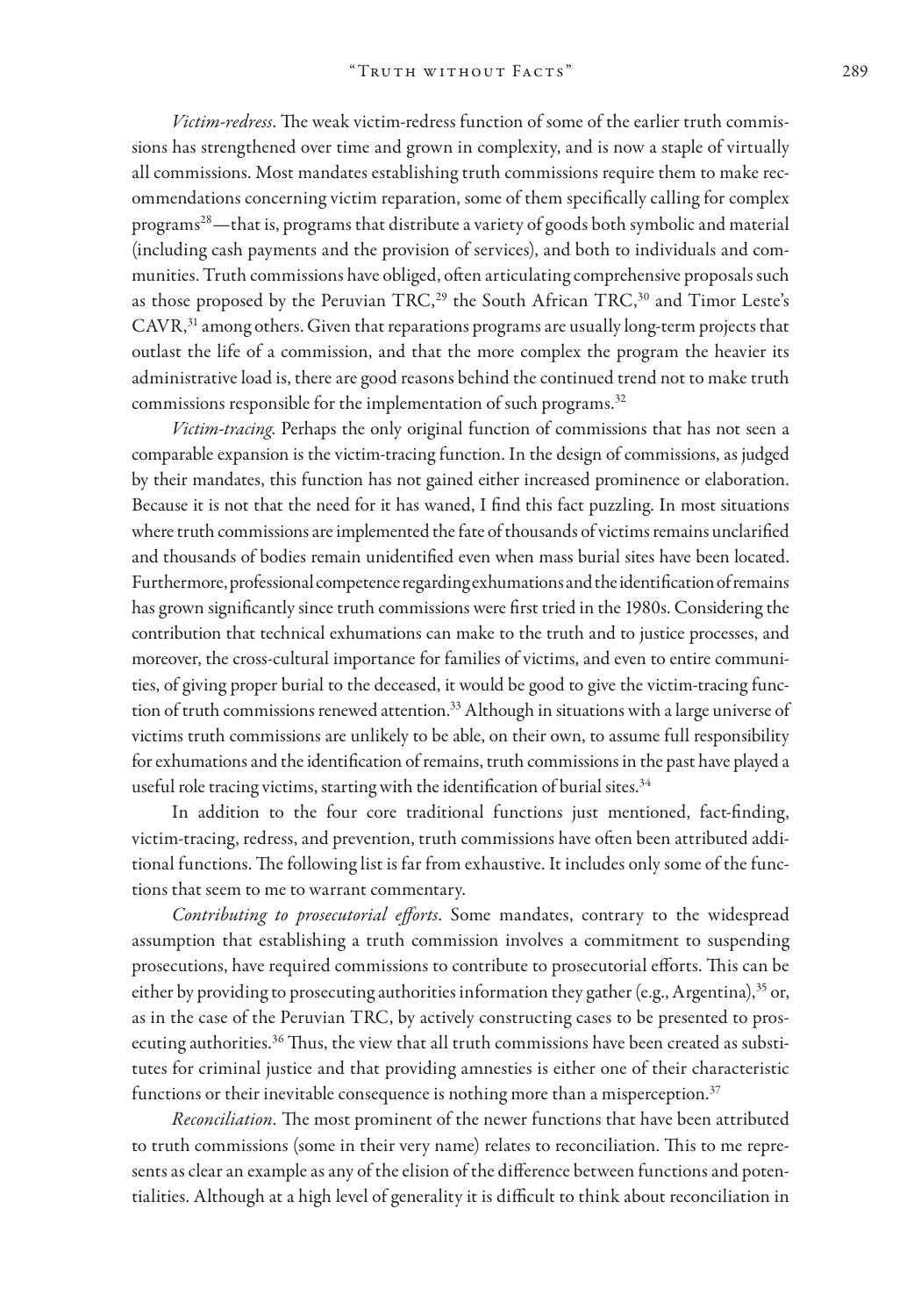the absence of truth, there is of course no linear pathway between truth and reconciliation. Including the term in the title of truth commissions may generate expectations that cannot be satisfied. Here it is worth recalling that it is a mistake to think that there are shortcuts to reconciliation. Social reconciliation is obviously a complex process that requires, in addition to truth, the implementation of justice, reparations, and guarantees of non-recurrence, among other interventions.<sup>38</sup>

*Corruption.* A novel feature of at least one commission-to-be is an arbitration function in relation to the settlement of individual cases of corruption. Tunisia has adopted a law creating a truth commission that would be in charge of settling, through arbitration, cases of corruption.39 This is an entirely novel function for a truth commission. It will predictably bring an enormous administrative burden and also pose significant reputation and credibility risks. To settle individual corruption cases will require quasi-judicial procedures in order to guarantee minimal fairness in decisions; a huge workload is therefore to be expected. Furthermore, arbitration of such kinds of cases will involve a significant likelihood of defeating the expectations of the public, which is likely to have maximalist aspirations of recovery and punishment, while the main parties to arbitration need to strive for mutually acceptable outcomes only; hence the reputation and credibility risks. The very same truth commission mandated in many cases to be proactive with recommendations for prosecutions and vetting is also expected to act as an arbitration and settlement body. It is doubtful whether this combination of functions will work.<sup>40</sup>

The main conclusion I want to highlight from the foregoing analysis is that the mandate of commissions has expanded both thematically and functionally, and that this has come partly at the expense of fact-finding. To round off this part of the chapter, it is worth pointing out that the expansion of the mandate has not been accompanied by a similar expansion of the duration of the commissions, the period during which they must perform their (increasingly large and complicated) functions, as I will proceed to show.

*Duration*. The duration of commissions has expanded, albeit within limits. Both the expansion and that this has found a "ceiling" are reasonable; on the one hand, it was quickly learned that giving a commission just a few months to perform complicated tasks was unfeasible; on the other hand, as mentioned before, it is equally unfeasible to prolong indefinitely the duration of a commission—without losing one of the characteristic contributions such an instrument can make, to signal the early commitment of a transitional regime to breaking with past abusive practices. The following data illustrates the expansion:<sup>41</sup>

- Argentina's CONADEP was given 9 months to complete its tasks;  $42$
- Chile's TRC was given 6 months, with a possible 3-month extension;  $43$
- The Commission on Truth for El Salvador was given 6 months;<sup>44</sup>
- South Africa's TRC, had a duration of 24 months with a 3 month extension;<sup>45</sup>
- Guatemala's CEH had a 6-month duration and a 6-month possible extension;<sup>46</sup>
- Sierra Leone's TRC had a 3-month preparatory period, 12 months of operations, and a 6-month possible extension;<sup>47</sup>
- Peru's TRC ended up having a 3-month preparatory period (eventually extended by 30 days), an 18-month duration, plus a 5-month extension.<sup>48</sup>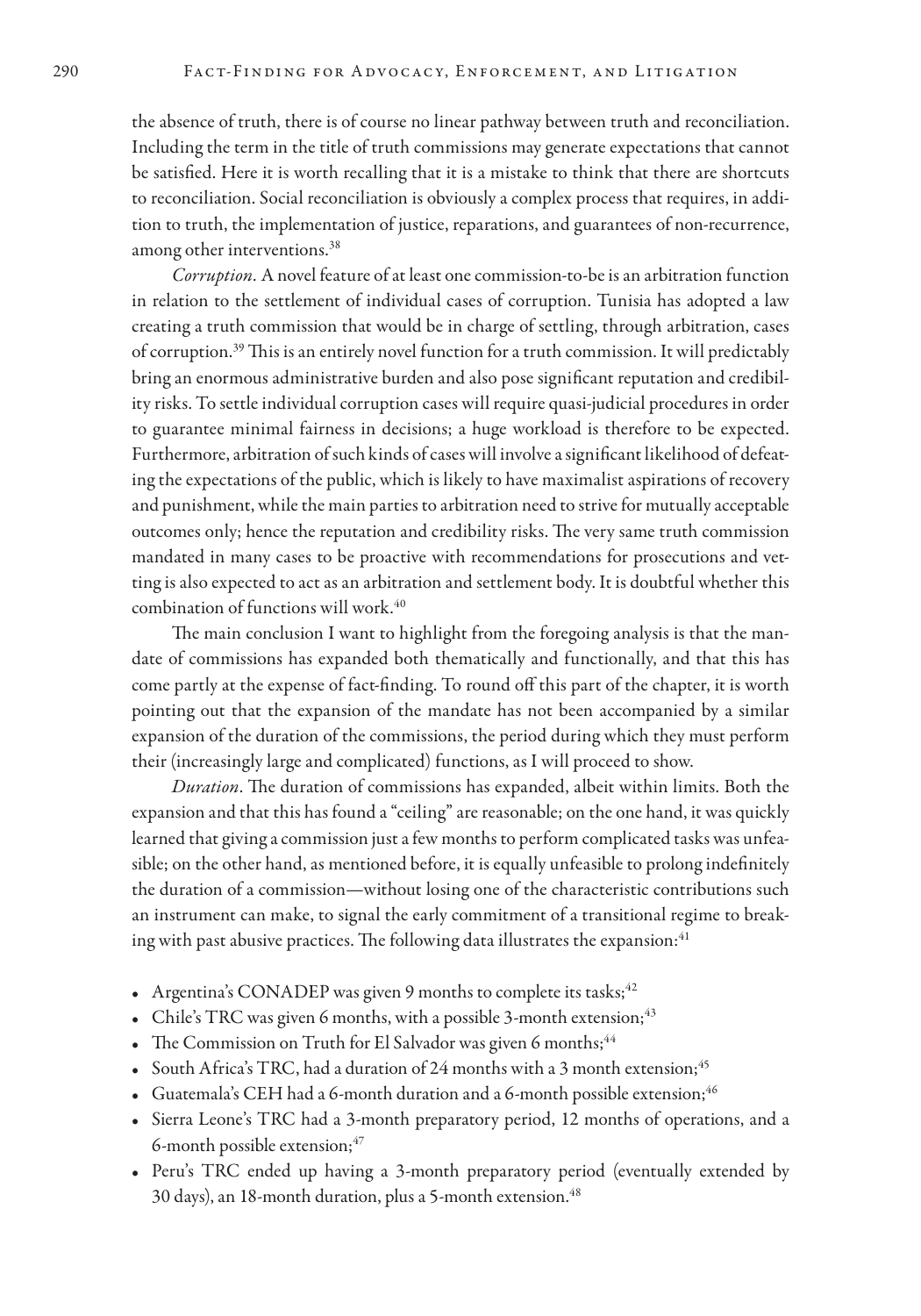- Liberia's TRC was given a 3-month preparatory period, 2 years of operations, a 3-month wrap-up period, and a possible 3-month extension.<sup>49</sup>
- East Timor's CAVR was given 24 months to complete its operations, 2 months of preparation, and a 6-month possible extension.<sup>50</sup>
- Kenya's recent TJRC found it difficult to meet the time limits established in the Act that created it, namely, 2 years, a 3-month preparatory period, plus a 6-month extension.<sup>51</sup>

It is safe to conclude, then, that after early experiences with durations of less than 12 months, the pattern has become established to grant commissions 24–36 month durations.<sup>52</sup>

The foregoing is sufficient to illustrate some of the trends I am interested in highlighting here. Even leaving aside all the additional functions that have been attributed to truth commissions, which this chapter has not listed in full, it is clear that most of the elements of the mandate have suffered significant expansion. Truth commissions are expected to address an ever broader array of violations, occurring over longer periods of time, where the very meaning of "addressing" has shifted from clarification of cases to comprehensive analysis of whole contexts and underlying causes, motivating, in turn, the call for comprehensive reform proposals. Pulling together the tendencies reviewed here makes some of the challenges truth commissions are facing obvious: institutions that have usually been under-funded, that have been insufficiently staffed both in terms of magnitude and of the required combination of competencies, that by their very nature remain infrastructurally and politically weak, that are not given significantly more time than earlier commissions had, and whose authority depends to a great extent on the capacity of commissioners to vow for the seriousness of the investigations (rather than on their technical capacities concerning institutional design and other policy matters) are now expected to fulfill enormously more complex functions, as reflected in the expansive list of objectives assigned to them in their mandates. From this perspective, it should come as no surprise that commissions are finding it increasingly difficult to satisfy increasing expectations.

I have urged those responsible for the design and operation of truth commissions to exercise prudence to begin with, in the drafting of the mandate of commissions.<sup>53</sup> Prudence here means, primarily, heeding basic considerations of *functional adequacy*; commissions that are laden with objectives that they have no means to satisfy will predictably disappoint expectations. Truth commissions were important human rights instruments because they proved functionally adequate in satisfying their core functions, the fulfillment of which, in turn, was an important step in processes of transition. The more the bulk of a commission's work ventures into functions that strain both its capacities and its sources of authority and legitimacy—as would happen to *any* institution that is given infinite, non-satisfiable tasks—the more difficult it will be for the commission to demonstrate its effectiveness.

The challenges that arise for commissions from the expansion of their mandate are not the only ones affecting commissions nowadays. That list is long. In my report to the Human Rights Council I examine others. Here I will only mention two more in the belief that they are related to the tendency of commissions to veer away from their original fact-finding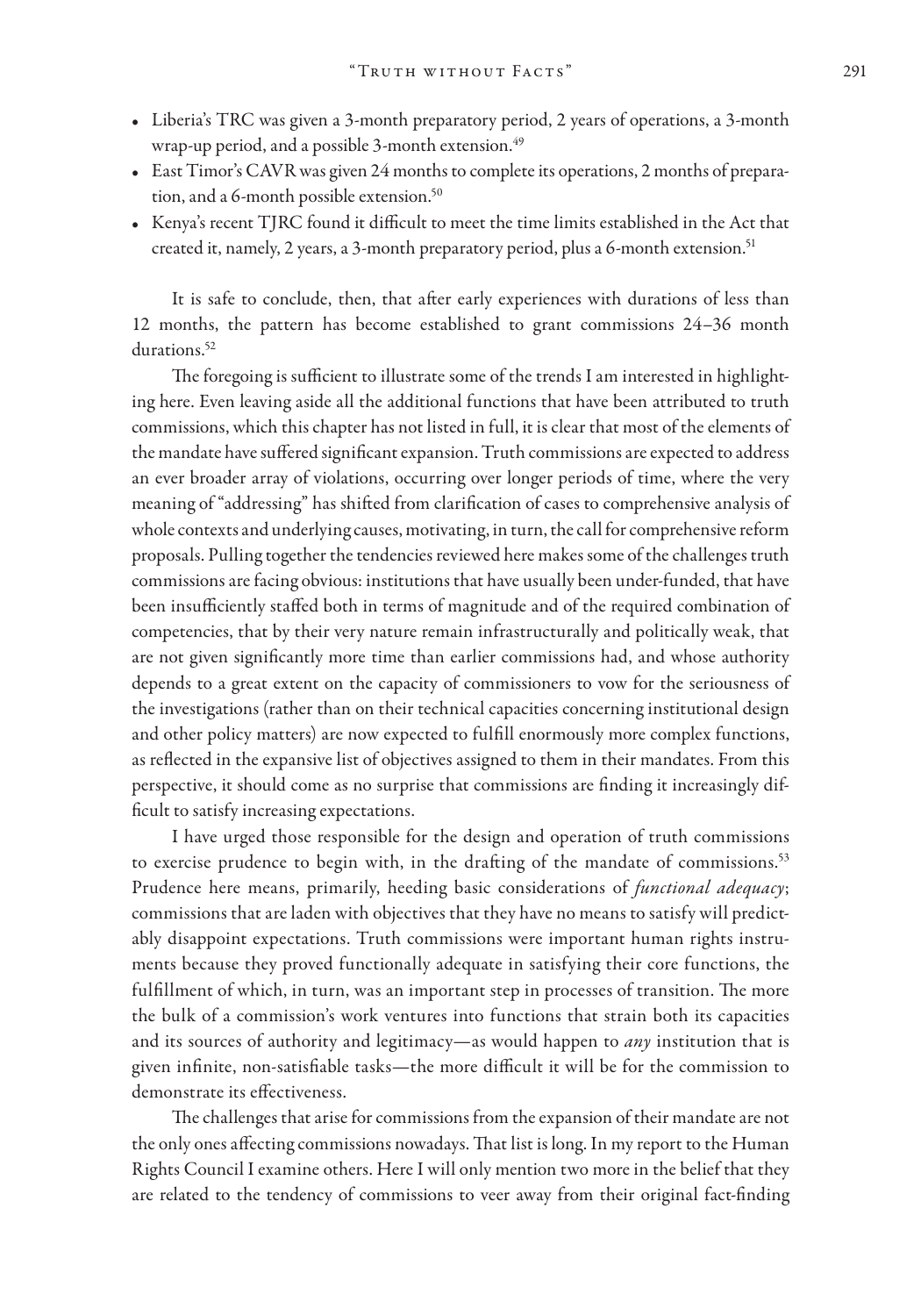mission: recent commissions have been afflicted by arguably misguided appointments. I will also say a few words, in closing, about the poor record of implementation of truth commission recommendations.

#### III. Challenges in Selecting Commissioners

Some recent commissions have been bedeviled by controversy and acrimony about the selection of particular commissioners. The nature of truth commissions (ad hoc, time-bound institutions with limited powers), the contexts in which they operate (invariably characterized by deep social fissures); the topics they deal with (extremes of human behavior), as well as their objectives (at the broadest level of generality, to contribute to social integration through the affirmation of certain basic norms) all suggest that the selection of commissioners is very important for their success. Indeed, it is not too much of an overstatement to say that the power of commissions derives to a large extent from the authority of commissioners, and therefore, that the success of commissions depends to a large extent on the character of the appointments.

No commission has faced more serious challenges in this respect than Kenya's Truth, Justice, and Reconciliation Commission, whose president was accused of having played a role in some of the incidents under investigation by the commission. This led to severe internal divisions and a protracted legal battle that affected the work of the commission (wasting scarce time, with the commission's clock ticking) and its subsequent overall credibility.<sup>54</sup> Kenya's commission, however, is not the only one that has encountered problems of this sort.<sup>55</sup>

Much can be said about the processes used thus far for the selection of commissioners. In the report to the council I establish a distinction between direct selection on the one hand, and consultative processes on the other.<sup>56</sup> Direct selection, usually by the same authority that establishes the commission's mandate and without a process of formal consultations, has been used in a large number of cases, such as in Argentina,<sup>57</sup> Chile,<sup>58</sup> Peru,<sup>59</sup> and Brazil.<sup>60</sup>

On the opposite side of the spectrum from the direct appointment of commissioners lie procedures that are *consultative* in nature by design. These models give a formal role in the selection process to a variety of stakeholders. With variations, this is the approach that has been adopted for the selection of commissioners by Sierra Leone,<sup>61</sup> Liberia,<sup>62</sup> and Kenya.<sup>63</sup> The model spins around the establishment of a selection panel with seats apportioned to the representatives of different stakeholders, including religious organizations, victims' groups, professional associations, NGOs or networks of NGOs, etc. The selection panel usually accepts submissions from the public, determines a short list of candidates, rank orders them, and passes on the recommendation to an appointing authority. In some countries public hearings with those short-listed are also required.

Obviously, this is not the place to do a thorough analysis of the costs and benefits of either direct or consultative methods of appointment. However, some observations are in order. First, there is no failsafe method of selection. Although the overwhelming majority of commissioners have made important contributions to the work of the commissions in which they have participated, neither method has proven to be immune from occasionally questionable appointments.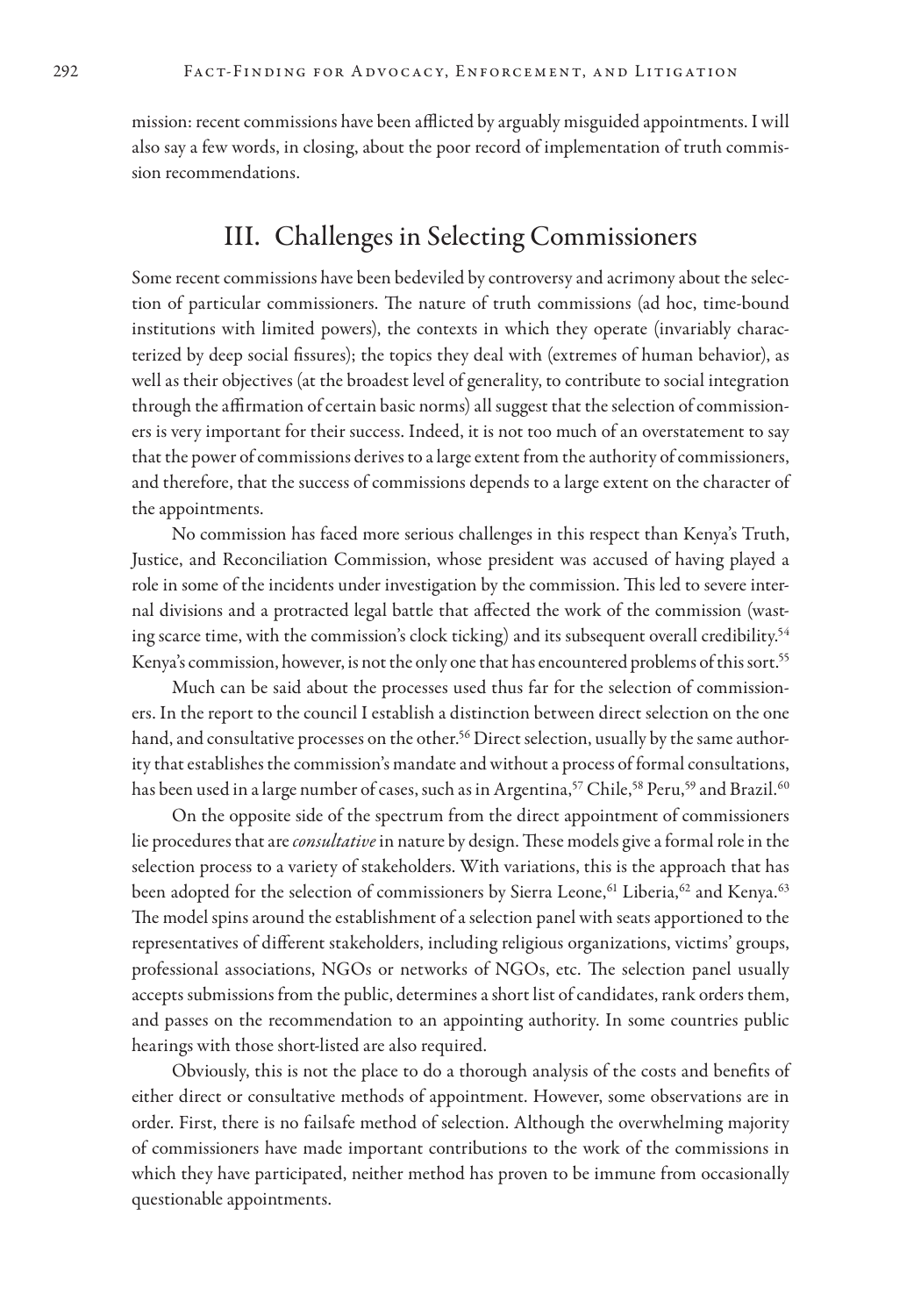Second, there is no selection method that along with advantages does not involve some "costs." The model of direct appointment has the virtue of being expeditious and of allowing the appointing authority to exercise its judgment about suitability and competence unhindered (which, assuming a real commitment on the part of the appointing authority, is sometimes advantageous). However, there is nothing in this method of selection that checks for potential narrowness in the range of candidates considered by the appointing authority, a not insignificant potential drawback.

The reasons some countries have gravitated toward consultative processes are manifold. They include the aim to increase the representativeness of members of commissions, broaden the pool of candidates, strengthen popular "buy in"—the general (and valid) arguments that speak in favor of consultative procedures in many domains. Less examined however is one risk selection mechanisms with broad participation generate (in addition to the time it takes for them to operate)<sup>64</sup>: although there is much to be said about the desire to increase the representativeness of commissioners, and all other things being equal, it is correct to emphasize the importance of selecting commissioners which diverse groups can see as representing them within commissions, the risk is that selection panels of the sort that have become prevalent create incentives for overemphasizing "representativeness" as a criterion of selection.<sup>65</sup>

Emphasizing the "representativeness" of commissioners, either their capacity to act as "stand-ins" for particular groups, or the appeal of particular individuals to a multiplicity of groups, of course will not end up serving a commission well if it turns out that the records of at least some of these persons raise questions of conflict of interest given their connection with events or groups that the commission is likely to investigate, if their intergroup appeal is a function of the candidates' unwillingness to ever take strong stands, or if they simply lack the technical capacity to make real contributions to the commission on which they serve.

There is then, undoubtedly, an "inbuilt" incentive in the consultative method for emphasizing representativeness as a criterion of selection. However, the point I want to highlight in this chapter is that this incentive is likely to be strengthened by the expansion of commission mandates well beyond their fact-finding function: the more the mandate of a commission expands—that is, the more topics it is expected to address, and the more social functions the commission is expected to play—the more pressure there is likely to be to emphasize the salience of "representativeness" as a criterion for selecting its members. If commissions become something akin to "mini constituent assemblies" with appointed rather than elected members, predictably, it is not just that the number of stakeholders increase—as the range of issues and functions under the commission mandate expands—but that what is at stake for each of them increases in significance as well. In that case *everyone* wants to make sure of being represented at the table.

My interest in this chapter, again, is not simply to list various challenges facing truth commissions. Part of the point is to argue that these problems may be interconnected. In my view, commissions that are no longer fact-finding commissions but whose mandate spans across virtually the whole range of issues having to do with the structural dimensions of state authority (including issues of large-scale institutional design, the relationship between state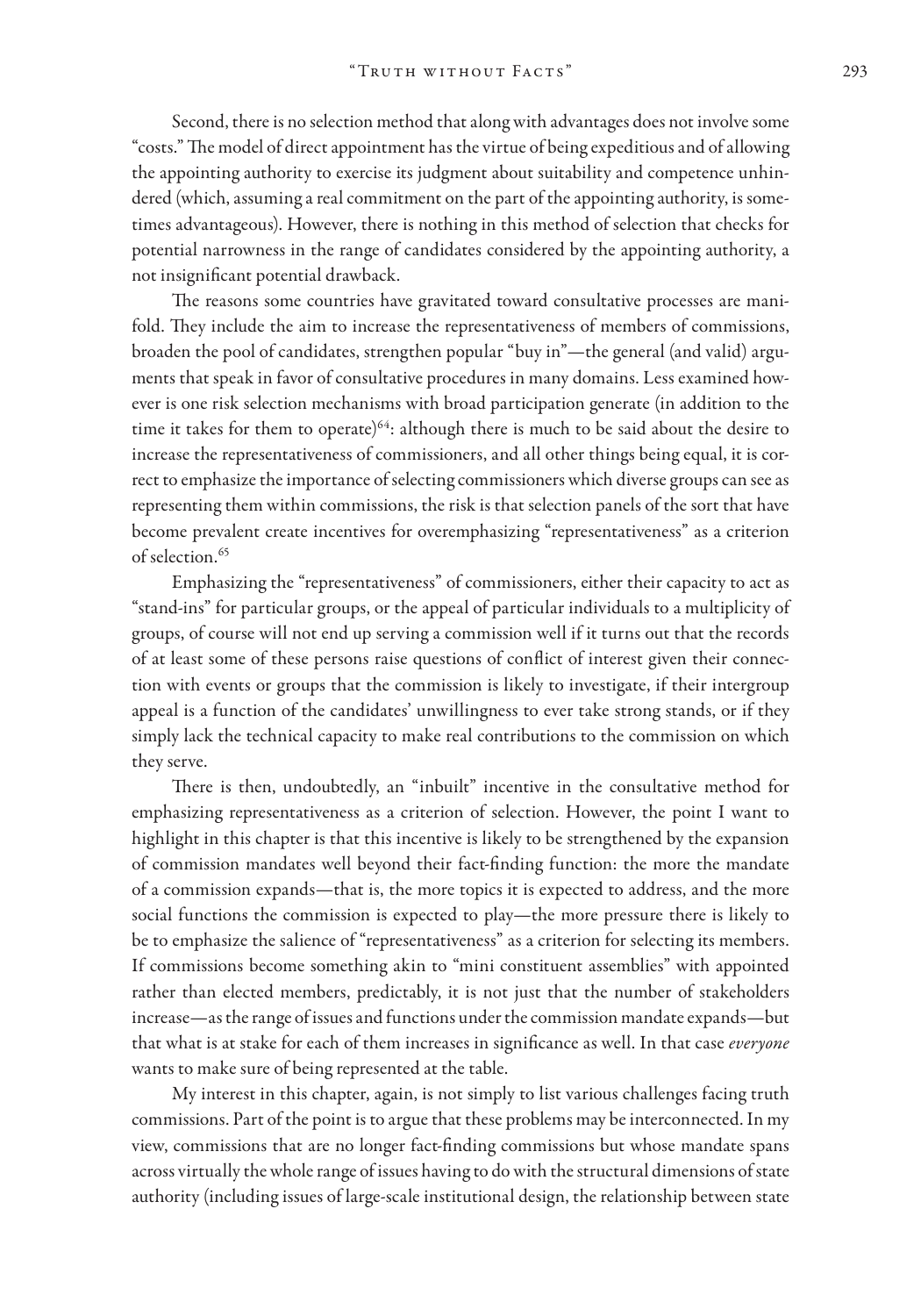powers, administrative units of the state, regions, and indeed, peoples), and ever more frequently, with economic and distributive questions pertaining to models of production and ownership as well (land tenure, natural resource exploitation and disposition, etc.), in other words, commissions whose mandate in many ways overlap with eminently political exercises such as constituent assemblies, have a reasonable incentive for prioritizing representativeness as a criterion for selecting their members. From this perspective, it is not surprising that the trend toward the expansion of mandates has been accompanied by a trend in favor of emphasizing broad representation in commissions.

#### IV. The Record in Implementing Recommendations

The other problem affecting truth commissions these days has to do with the ambiguous record of implementation of their recommendations. The first thing that in fairness needs to be said about this topic is that a good number of these criticisms are misdirected, for truth commissions are only in exceptional cases and with respect to only of a few initiatives, implementing agencies. In fact, as temporary bodies, most truth commissions will have ceased to exist at the time of implementation of the majority of their recommendations.<sup>66</sup>

This is not the place to do a thorough analysis of the issue of implementation of recommendations either. In the report to the Human Rights Council I am critical of what I take to be a "short cut" to resolving the problem of poor implementation, namely, to declare ex ante the recommendations of a truth commission to be legally binding. It is not just that this, not surprisingly, has failed to work in the countries that have tried it (including Sierra Leone, and Liberia), but that the "solution" raises serious questions about the divisions of powers: commissions should not be able to order Parliament to enact certain laws, the executive to adopt certain policies, prosecutors to pursue particular cases, or courts to hear them.<sup>67</sup> Similarly, considering the far-reaching scope of the recommendations of the "typical" truth commission nowadays, a good part of those deal with issues that in democratic countries should arguably be the subject of political contestation.

Aside from this "quick fix" to the challenge of implementation I distinguish three institutional responses to the follow-up problem: (1) the creation of purpose-specific, stand-alone bodies, as witnessed in Chile<sup>68</sup> and proposed in Peru;<sup>69</sup> (2) the establishment of functional units within existing ministries, as observed in Argentina;<sup>70</sup> and  $(3)$  the assignment of follow-up responsibilities to independent human rights institutions, as seen in practice in Sierra Leone.71

Stand-alone official bodies have two main virtues: they can play a useful convening and coordinating role among specialized agencies and ministries, and, as autonomous bodies, they enjoy a certain degree of political independence. However, as agencies and ministries are not under their authority, in the face of recalcitrant attitudes, they prove to be feeble. Units within ministries, by contrast, can be effective implementers—but within their narrow domain of competencies, and provided political willingness exists. Finally, independent human rights bodies have more autonomy than stand-alone institutions and moral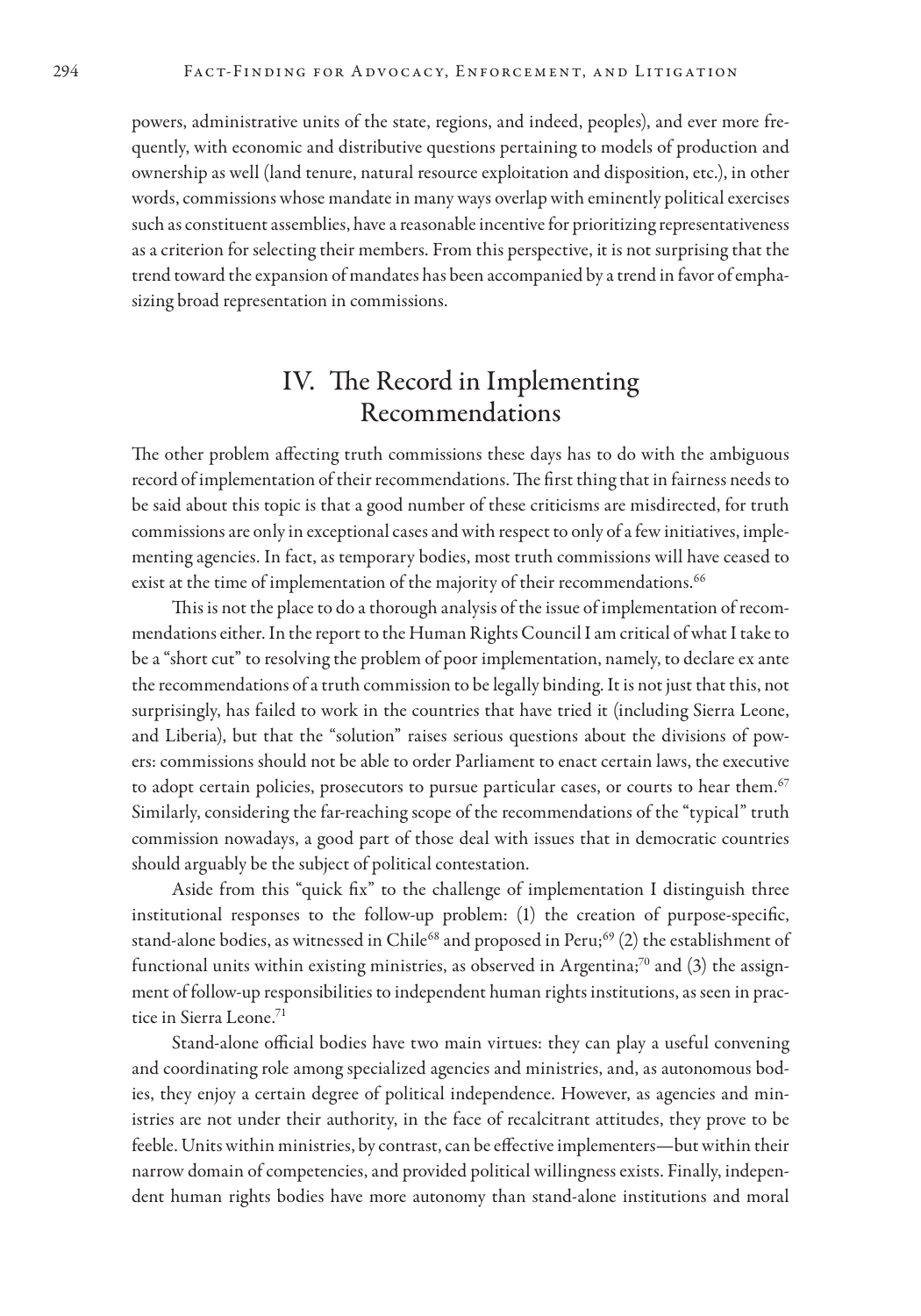authority unmatched by either stand-alone bodies or units within ministries. Nevertheless, they tend to have narrow competencies and even less power to direct than stand-alone specialized official institutions.

There is unlikely to be an "institutional fix" to the problem of lack of implementation of recommendations absent governmental commitment. Discussions about follow-up, however—such as there have been—have concentrated on institutional forms rather than on functions. The urgent issue is to find a means of strengthening the incentives governments have for implementation. Monitoring mechanisms, I have argued, cannot guarantee implementation, but can strengthen the incentives for implementation, and deserve much more attention than they have received.72

In dealing with the issue of the implementation of truth commission recommendations, I, again, do not mean to merely catalogue the challenges that commissions are facing today. This problem I also think is exacerbated by the expansion of the mandate of commissions beyond their original fact-finding functions. Even assuming a certain degree of political commitment to reforms, the sheer breadth of recommendations of recent truth commissions makes it unlikely that except in the very long run and under exceptionally auspicious circumstances the record of implementation will be positive.

Now, I do not necessarily think it follows from the considerations I make in the chapter that commissions should return to a narrow understanding of their function, and to exclude everything that does not relate to fact-finding (in the sense of the clarification of individual cases of human rights violations). However, all other things being equal (and some of them—such as limited duration, resource scarcity, limited competencies, and all the constraints that stem from being ad hoc bodies—do remain "equal" as I illustrate both here and in my 2013 report), finitude which, on its own, determines that there is a trade-off that is impossible to avoid altogether between fact-finding and other functions, coupled with considerations about *functional adequacy*, namely, analyses of what a given institutional formation is well designed to accomplish, do create, in my opinion, an obligation to be mindful of the costs of the expansion of the mandate of truth commissions and a presumption in favor of prudence in the design of mandates.

#### **Notes**

- 1. For a very useful overview, see Hayner, *Unspeakable Truths* (2011).
- 2. The right to truth is enshrined in a number of international instruments, of various kinds, notably the International Convention for the Protection of All Persons from Enforced Disappearance and the Basic Principles and Guidelines on the Right to a Remedy and Reparation for Victims of Gross Violations of International Human Rights Law and Serious Violations of International Humanitarian Law. The Human Rights Council has placed the right to truth in the context of contributions to end impunity (e.g., HRC Res. 12/12, 12 October 2009, at para. 1; HRC Res. 9/11, 24 September 2008, para. 1). Similar references have been made by OHCHR (e.g., ECOSOC, "Study on the Right to the Truth," U.N. Doc. E/CN.4/2006/91 (8 February 2006); HRC, "Implementation of General Assembly Resolution 60/251 of 15 March 2006 Entitled 'Human Rights Council,"' U.N. Doc. A/HRC/5/7 (7 June 2007), both documents with further references), treaty bodies (e.g., CAT, "Consideration of reports submitted by States parties under article 19 of the Convention," U.N. Doc. CAT/C/COL/CO/4 (4 May 2010), at para. 27), and special procedures of the Council (e.g., HRC, "Report of the Working Group on Enforced or Involuntary Disappearances," U.N. Doc. A/HRC/16/48 (26 January 2011), at para. 39; HRC, "Framework principles for securing the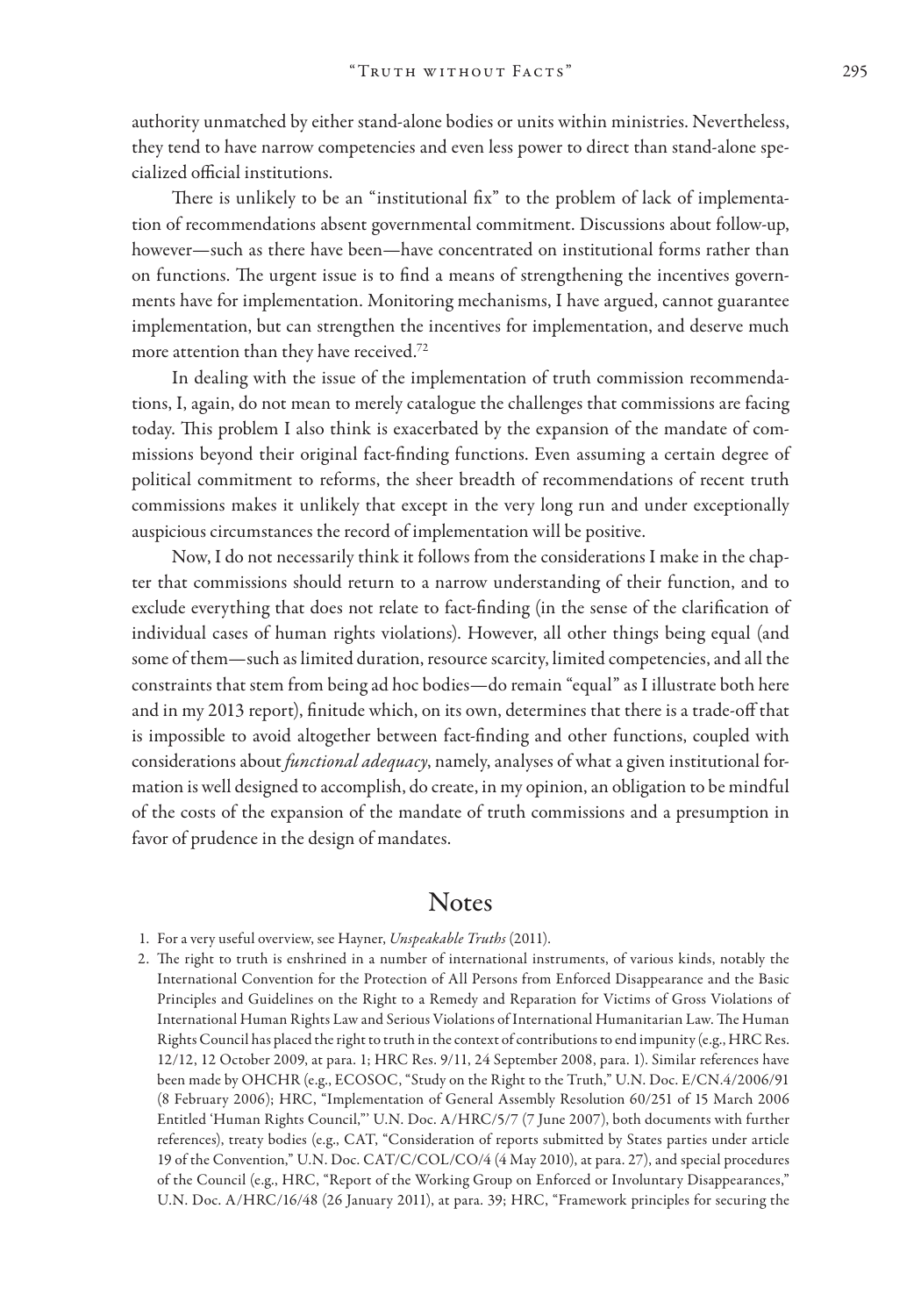accountability of public officials for gross or systematic human rights violations committed in the course of States-sanctioned counter-terrorism initiatives," 'U.N. Doc. A/HRC/22/52 (17 April 2013), at paras. 23-26, 32-34; HRC, 'Promotion and Protection of All Human Rights, Civil, Political, Economic, Social and Cultural Rights, Including the Right to Development,' U.N. Doc. A/HRC/7/3/Add.3 (1 October 2007), at para. 82; HRC, 'Report of the Special Rapporteur on the promotion and protection of the right to freedom of opinion and expression, Mr. Frank La Rue,' U.N. Doc. A/HRC/14/23 (20 April 2010), at para. 34). At the regional level, the Inter-American Commission on Human Rights and the Inter-American Court of Human Rights were at the forefront of developing jurisprudence on the right to truth of the victim, his or her next of kin, and the whole of society (see e.g. IACHR, "Annual Report, 1985-86," AS Doc. OEA/Ser.L/V/II.68, Doc. 8 rev. 1 (26 September 1986), at193; *Myrna Mack Chang* v. *Guatemala*, IACtHR (25 November 2013) (Merits, Reparations and Costs), at para. 274. The African Commission on Human and Peoples' Rights has recognized the right to truth as an aspect of the right to an effective remedy for a violation of the African Charter on Human and Peoples' Rights (see e.g. ACPHR, "The Principles and Guidelines on the Right to a Fair Trial and Legal Assistance in Africa," Principle C(b) (3)). The European Court of Human Rights acknowledged the right to truth not only for victims and their families but for the general public as well (see, e.g., *El-Masri* v. *the former Yugoslav Republic of Macedonia*, 39630/09, ECHR (13 December 2012), at para. 191).

- 3. See de Greiff, "Theorizing Transitional Justice," in Williams, Elster, and Nagy (eds.) *Nomos* vol. LI (2012), at 43–44.
- 4. See ibid.; see generally de Greiff, "Articulating the Links between Transitional Justice and Development: Justice and Social Integration," in de Greiff and Duthie (eds.), *Transitional Justice and Development: Making Connections* (2009); de Greiff, "Transitional Justice, Security, and Development" (2011) (unpublished background paper written for the World Bank's "World Development Report 2011: Conflict, Security, and Development").
- 5. For the "normalization" of transitional justice measures, cf. de Greiff, "Some Thoughts on the Development and Present State of Transitional Justice," 5 *Zeitschrift für Menschenrechte/Journal for Human Rights* 98 (2011).
- 6. See e.g. United Nations Transitional Administration in East Timor, "Regulation No. 2001/10 on the Establishment of a Commission for Reception, Truth and Reconciliation in East Timor," UNTAET/ REG/2001/10 (13 July 2001), sec 1(c) and 1(e). Act to Establish the Truth and Reconciliation Commission of Liberia (TRC Act of Liberia) (12 May 2005), Arts. II, IV.
- 7. Mandates frequently include other elements; the specifications of the powers of the commission, and, as seen above, the specification of selection and appointment procedures, or the names of appointees, among other things. For purposes of this section of the report, the elements included in the text are sufficient. Obviously the mere inclusion of a given set of elements in a legal document does not guarantee that they cohere with one another sufficiently. For instance, there is a frequent dissonance between the duration of a commission and the goals attributed to it.
- 8. Hastening to add that as tendencies, "outliers" can be identified regarding most of them, and that the rate and even the direction of expansion are often not linear.
- 9. For full references to the mandates of commissions see HRC, "Report of the Special Rapporteur on the promotion of truth, justice, reparation and guarantees of non-recurrence, Pablo de Greiff," U.N. Doc. A/ HRC/24/42 (28 August 2013); see also the useful tables in Hayner, *Unspeakable Truths* (2011) 268–273.
- 10. Comisión Nacional sobre la Desaparición de Personas (CONADEP) (Argentina), Decreto 187/83 (15 December 1983).
- 11. Patricio Aylwin, President of Chile, Decreto Supremo 355 (25 April 1990), Art. 9.
- 12. Comisión de Verdad para El Salvador, "Mexico Peace Agreement—Provisions Creating the Commissions on Truth" (27 April 1991), Art. 2.
- 13. Promotion of National Unity and Reconciliation Act 95-34 (South Africa) (26 July 1995), ch. 1, Definitions.
- 14. Valentín Paniagua, Interim President of Perú, Decreto Supremo 065-2001-PCM (4 June 2001), Art. 2.
- 15. The Truth and Reconciliation Commission Act 2000, *Supplement to the Sierra Leone Gazette Vol. CXXXI, No. 9* (10 February 2000), Part III, 6.1.
- 16. United Nations Transitional Administration in East Timor, "Regulation No. 2001/10 on the Establishment of a Commission for Reception, Truth and Reconciliation in East Timor," UNTAET/REG/2001/10 (13 July 2001), sec 1(c).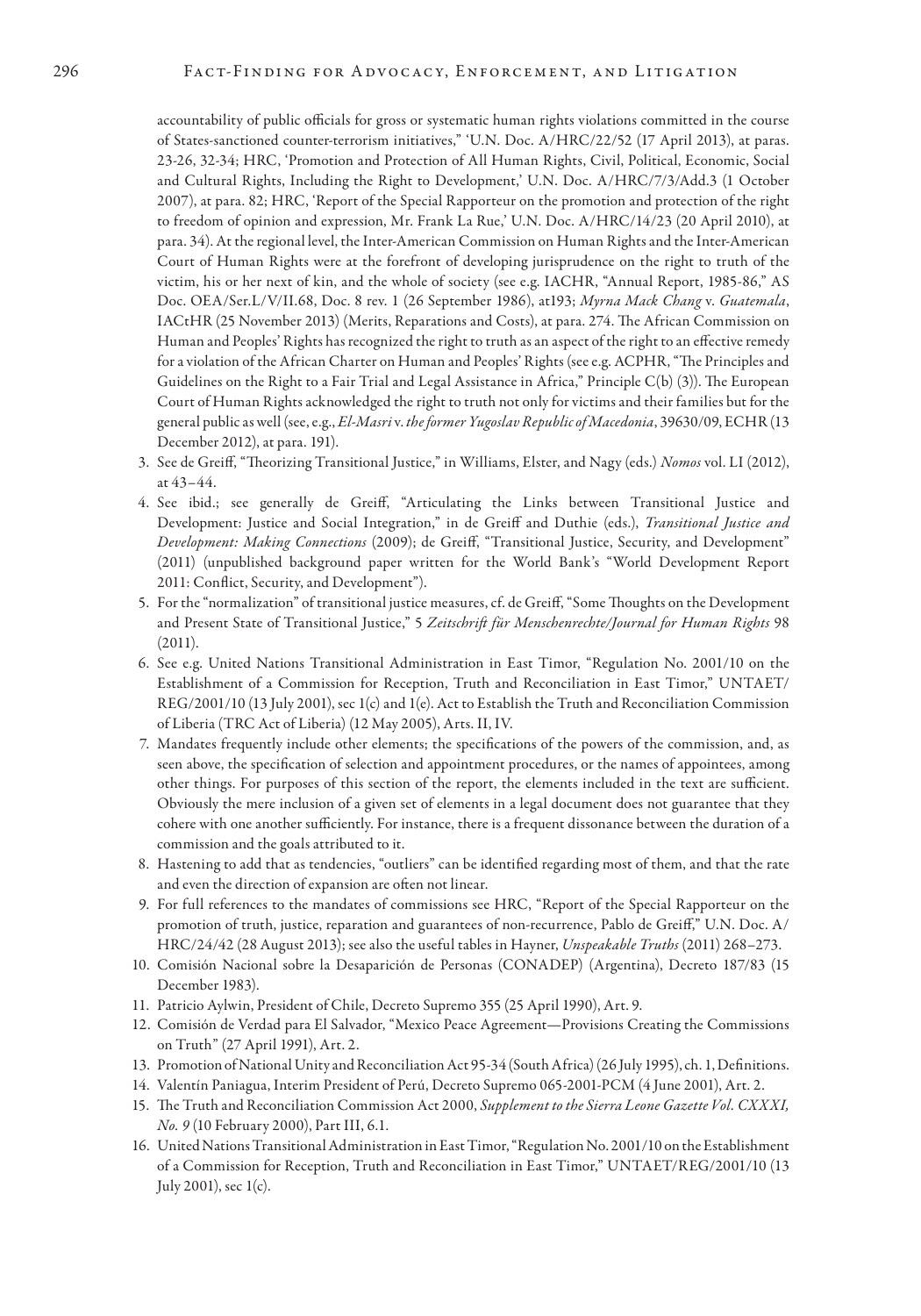- 17. Ibid. sec 1(b), 1(e).
- 18. Ibid. sec 1(e), in conjunction with United Nations Transitional Administration in East Timor, "Regulation No. 1999/1 on the Authority of the Transitional Administration in East Timor," UNTAET/REG/1999/1 (27 November 1999), sec. 2.
- 19. See Act to Establish the Truth and Reconciliation Commission of Liberia (TRC Act of Liberia) (12 May 2005), Arts. II and IV.
- 20. The Truth, Justice and Reconciliation Commission Act 2008 of Kenya (TJRC Act of Kenya) (28 November 2008), Part II, Arts. 5(a), 5(c), 6(a).
- 21. In the case of Argentina the victim-tracing function included the search for missing children. Thus the decree also assigns to the commission the task of "determining the location of children removed from the custody of their parents or guardians under the alleged reason of suppressing terrorism." Comisión Nacional sobre la Desaparición de Personas (CONADEP) (Argentina), Decreto 187/83 (15 December 1983) Art. 2(c).
- 22. Comisión Nacional sobre la Desaparición de Personas (CONADEP) (Argentina), "Nunca Más" (1984), ch. 6.
- 23. Patricio Aylwin, President of Chile, Decreto Supremo 355 (25 April 1990), Art. 1. (this and subsequent emphases in this paragraph added).
- 24. Promotion of National Unity and Reconciliation Act 95-34 (South Africa) (26 July 1995), para. 1. In a revealing example of the diffusion of knowledge, which sometimes takes the form of a "cut and paste" exercise, this phrase recurs in the mandates of many subsequent commissions.
- 25. Valentín Paniagua, Interim President of Perú, Decreto Supremo 065-2001-PCM (4 June 2001), Art. 2(a).
- 26. Act to Establish the Truth and Reconciliation Commission of Liberia (TRC Act of Liberia) (12 May 2005), Art. VII, Sec 26(a)(ii).
- 27. The Truth, Justice and Reconciliation Commission Act 2008 of Kenya (TJRC Act of Kenya) (28 November 2008), Part II, Clause 5.
- 28. For the notion of complexity in reparations programs as well as detailed information and analysis of reparations programs see generally de Greiff (ed.), *The Handbook of Reparations* (2006).
- 29. See Comisión de la Verdad y Reconciliación (Perú), "Informe Final" (2003), vol. IX. Only parts of the comprehensive reparations program have been implemented.
- 30. Truth and Reconciliation Commission of South Africa, "Final Report" (1998), vol. 5, at 170-195. The reparations proposals were rejected by the government, which implemented a significantly more modest program. See e.g. Colvin, "Overview of the Reparations Program in South Africa," in de Greiff (ed.), *The Handbook of Reparations* (2006).
- 31. Commission for Reception, Truth and Reconciliation in East Timor (CAVR), "Chega! Final Report of the Commission for Reception, Truth and Reconciliation in East Timor (CAVR)" (2005), part 11, ch. 12.
- 32. The overwhelming majority of truth commissions have not been called to implement reparations programs, but merely to make recommendations concerning their design. The exception to this is Morocco's Equity and Reconciliation Commission (IER), which indeed implemented a good part of the individual reparations program it designed. The IER distributed one-off compensation benefits to victims or their families, which they received with a letter explaining the rationale for the compensation, that is, the rights the commission considered had been violated in each instance. Furthermore, during its existence the IER provided medical attention to some victims. There were nevertheless elements of the individual reparations program that the IER could perforce not implement, such as long-term health benefits and "social reintegration" programs (including job reintegration). The community reparations dimension of the overall reparations program proposed by the commissions is still being implemented. Some truth commissions such as South Africa's TRC and Timor Leste's CAVR implemented "urgent interim reparations programs." Bucking the trend, at least two countries, Tunisia and Burundi, are presently considering draft laws creating truth commissions with the responsibility to implement, and not merely to recommend, reparations programs.
- 33. Perhaps no country illustrates better the importance of exhumations in its own terms than Spain. See e.g. Ferrandiz, "Exhuming the Defeated: Civil War Mass Graves in 21st Century Spain," 40 *American Ethnologist* (2013) 38.
- 34. Cf. Peru's TRC devoted significant attention to recommendations concerning exhumations. See Comisión de la Verdad y Reconciliación (Perú), "Informe Final" (2003), vol. IX, ch. 2, sec 3.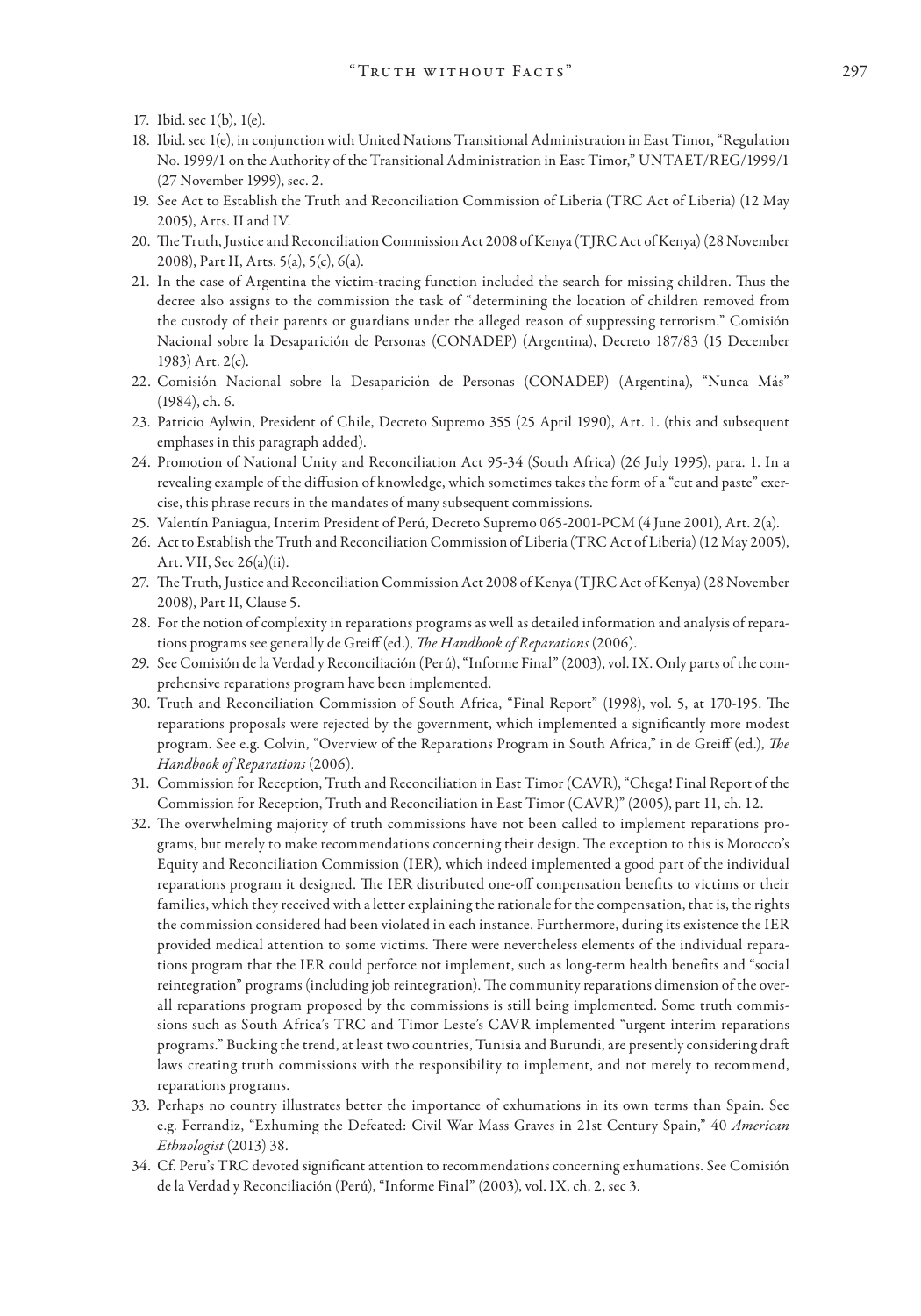#### 298 FACT-FINDING FOR ADVOCACY, ENFORCEMENT, AND LITIGATION

- 35. Chile's TRC was barred from making attributions of responsibility—reserving that function to judicial authorities—but this did not prevent it, in accordance with its mandate, from referring evidence of criminality to courts. The Commission on Truth for El Salvador refrained from pushing for prosecutions, not because it did not find sufficient prima facie evidence of violations, nor because it thought prosecutions in any way undesirable, but because it did not trust Salvadoran courts at the time to be capable of carrying out fair trials. See e.g. United Nations Security Council, "From Madness to Hope: The 12-Year War in El Salvador: Report of the Commission on the Truth for El Salvador," UN Doc. S/25500 (1993), at 177.
- 36. The Peruvian TRC constructed 47 such cases. See Comisión de la Verdad y Reconciliación (Perú), "Informe Final" (2003), vol. VII, ch. 2. Progress on these cases, however, has been slow.
- 37. Most truth commissions have had no relationship with amnesties, or a more complicated one than commonly attributed to them. Even in the oft-mentioned South African model of "truth in exchange for amnesty," the amnesty to which those that provided testimony could apply was (1) conditional both on the crimes committed having been "political" and on full disclosure—on pains of prosecution—and (2) granted or denied by a subcommittee of the commission, which was independent from the one receiving the testimony. Indeed, most of those who provided testimony to the TRC had their applications for amnesty turned down. See Promotion of National Unity and Reconciliation Act 95-34 (South Africa) (26 July 1995), ch. 4. Subsequent prosecutions have been scant, however.
- 38. On this topic, see de Greiff, "The Role of Apologies in National Reconciliation Processes; On Making Trustworthy Institutions Trusted," in Gibney et al. (eds.), *The Age of Apology* (2007). Two draft laws creating truth commissions, in Burundi and Nepal, include victim-perpetrator pardon mechanisms. These misunderstand the nature of reconciliation, particularly if the mechanisms can be initiated absent a request from victims. In circumstances in which there are abiding significant asymmetries of power between perpetrators and victims, and in which victims have justified security concerns, forcing them to participate in procedures that bring them face to face with those that are presumably responsible for the violations they suffered imposes on them huge burdens and risks, and raises serious questions about the voluntary nature of the pardons that may flow from such procedures. Furthermore, social reconciliation cannot be reduced to one-to-one encounters. Gross human rights violations do not *only* constitute a violation of the right of each of the victims but additionally a violation of the very principle of the rule of law. Thinking that one-on-one pardons undo all the damage that gross human rights violations bring about fails to keep in mind this more systemic and structural dimension of violations.
- 39. Organic Law No. 53 of 2013 Establishing and Organizing Transitional Justice (Tunisia) (dated December 24, 2013, Published in the Official Gazette December 31, 2013). See HRC, "Report of the Special Rapporteur on the promotion of truth, justice, reparation and guarantees of non-recurrence, Pablo de Greiff: Mission to Tunisia (11-16 November 2012)," UN Doc A/HRC/24/42/Add.1 (30 July 2013), at paras. 38-39.
- 40. Instead of broadening the scope of truth commissions to deal with corruption, an undoubtedly important issue, an alternative would be to establish parallel specialized *but coordinated* commissions. Separate commissions would seem to respect the call for functional differentiation and specialization; the coordination (which may take the form of shared investigations, regular meetings, common strategies, etc.) would respect the fact that corruption and human rights violations are more often than not interrelated phenomena. See e.g. Andrieu, "Dealing with a 'New' Grievance: Should Anticorruption Be Part of the Transitional Justice Agenda?," 11 *J. Hum. R.* (2012) 537.
- 41. See Hayner, *Unspeakable Truths* (2011) 268–273.
- 42. Comisión Nacional sobre la Desaparición de Personas (CONADEP) (Argentina), Decreto 187/83 (15 December 1983), Art. 2(e).
- 43. Patricio Aylwin, President of Chile, Decreto Supremo 355 (25 April 1990), Art. 5.
- 44. Comisión de Verdad para El Salvador, "Mexico Peace Agreement—Provisions Creating the Commissions on Truth" (27 April 1991), Annex.
- 45. Not including the resolution of amnesty petitions, for which it took three-and-a-half more years. Promotion of National Unity and Reconciliation Act 95-34 (South Africa) (26 July 1995), ch. 7, 43.
- 46. UN GA, "Agreement on the establishment of the Commission to clarify past human rights violations and acts of violence that have caused the Guatemalan people to suffer," UN Doc A/48/954 Annex II (23 June 1994), at 14 "Installation and duration."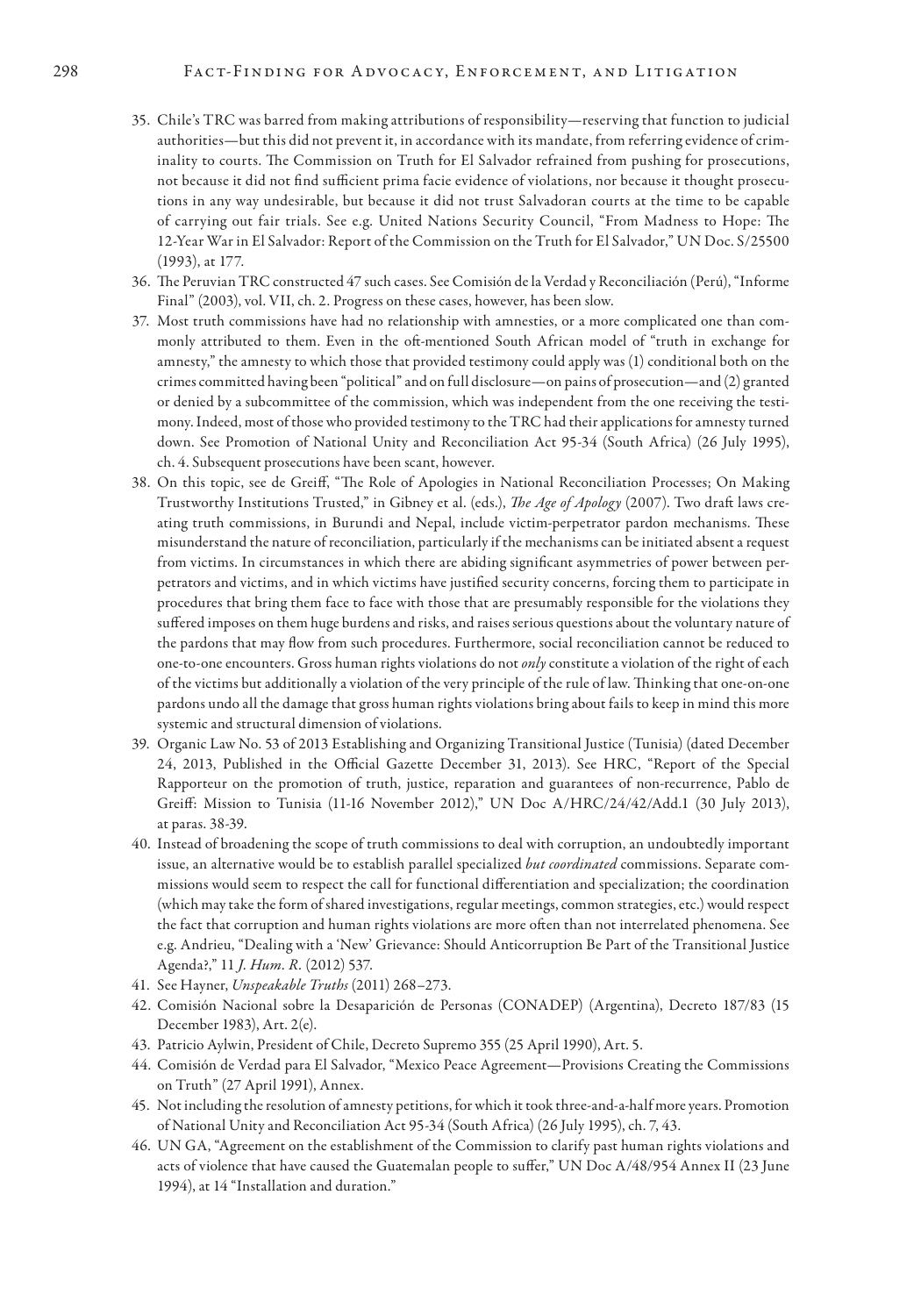- 47. The Truth and Reconciliation Commission Act 2000, *Supplement to the Sierra Leone Gazette Vol. CXXXI, No. 9* (10 February 2000), Part II, 5. (This is one of the first mandates that specifies the tasks the commission was expected to do during its preparatory period. See Part II, 5.3. UNTAET's Regulation establishing Timor Leste's CAVR also specifies the tasks to be carried out by the commission in its preparatory phase. See United Nations Transitional Administration in East Timor, "Regulation No. 2001/10 on the Establishment of a Commission for Reception, Truth and Reconciliation in East Timor," UNTAET/REG/2001/10 (13 July 2001), Sec. 12. It lists 11 complex tasks—to be carried out in two months).
- 48. Valentín Paniagua, Interim President of Perú, Decreto Supremo 065-2001-PCM (4 June 2001), Art. 7 and third final provision, and Decreto Supremo No. 101-2001 JUS, Art. 3.
- 49. Act to Establish the Truth and Reconciliation Commission of Liberia (TRC Act of Liberia) (12 May 2005), Art. IV, Secs 5, 6.
- 50. United Nations Transitional Administration in East Timor, "Regulation No. 2001/10 on the Establishment of a Commission for Reception, Truth and Reconciliation in East Timor," UNTAET/REG/2001/10 (13 July 2001), Sec. 2.
- 51. The Truth, Justice and Reconciliation Commission Act 2008 of Kenya (TJRC Act of Kenya) (28 November 2008), Sec. 20.
- 52. Including preparatory periods, which by contrast have not changed much, still lasting typically two to three months.
- 53. See HRC, "Report of the Special Rapporteur on the promotion of truth, justice, reparation and guarantees of non-recurrence, Pablo de Greiff," UN Doc. A/HRC/24/42 (28 August 2013), paras. 51-52.
- 54. Amnesty International's Annual Report for 2011, sketches some of the problems: "The Truth, Justice and Reconciliation Commission (TJRC) established in the wake of the post-election violence started its operations. By the end of the year the TJRC was engaged in a country-wide process of taking statements from possible witnesses. However, its work was constrained by questions over the credibility of the chairperson and lack of funding. In April, the Commission vice-chair resigned, citing allegations that the chairperson had been involved in human rights violations and other issues that might be the subject of the TJRC's inquiry. Following a petition in April by eight of the nine TJRC Commissioners, in October the Chief Justice appointed a tribunal to investigate the issue. In November the TJRC chair stepped aside pending the tribunal's report, which was due within six months." Amnesty International, "Annual Report 2011" (2011): https://www.amnesty.org/en/region/kenya/report-2011. In April 2012 the Chair, Bethuel Kiplagat, was resinstated after the Minister of Justice "brokered a truce with warring commissioners." See Mayabe, "Kiplagat TJRC Foes Call a Truce," *Capital News* (12 April 2012): http://www.capitalfm.co.ke/ news/2012/04/kiplagat-tjrc-foes-call-a-truce/. Needless to say, the credibility of the commission never fully recovered. Interestingly, the Commission's Report includes an account of these challenges. See Truth Justice and Reconciliation Commission of Kenya, "Report of the Truth, Justice, and Reconciliation Commission Volume 1" (2013) 124.
- 55. See e.g. Bosire, "When Truth-Seeking Efforts Face Challenges of Credibility," *African Arguments* (28 September 2009): http://africanarguments.org/2009/09/28/when-truth-seeking-efforts-f ace-challenges-of-credibility/.
- 56. As all classificatory efforts this one rests upon some simplification; the distinctions just mentioned should be thought as extremes of a continuum, with most actual models falling somewhere in-between.
- 57. Comisión Nacional sobre la Desaparición de Personas (CONADEP) (Argentina), Decreto 187/83 (15 December 1983). Confirming the point that most actual cases do not fall squarely on either side of the classificatory spectrum, the decree creates a 16-member commission, with 10 members appointed by the president and 6 additional members to be appointed by the two chambers of Congress "as direct representatives of the people and of the Provinces of the Nation" (3 each). The design thus involved not just the president but the legislative power in the selection of commissioners, even if in the simple manner of giving a certain number of positions to each (one of the two chambers refused to make its share of appointments. 12 men and 1 women were finally appointed).
- 58. In the Supreme Decree that established the National Truth and Reconciliation Commission of Chile, President Aylwin announced the names of the eight commissioners (six men, two women), designated its president, and even its executive secretary. Patricio Aylwin, President of Chile, Decreto Supremo 355, (25 April 1990).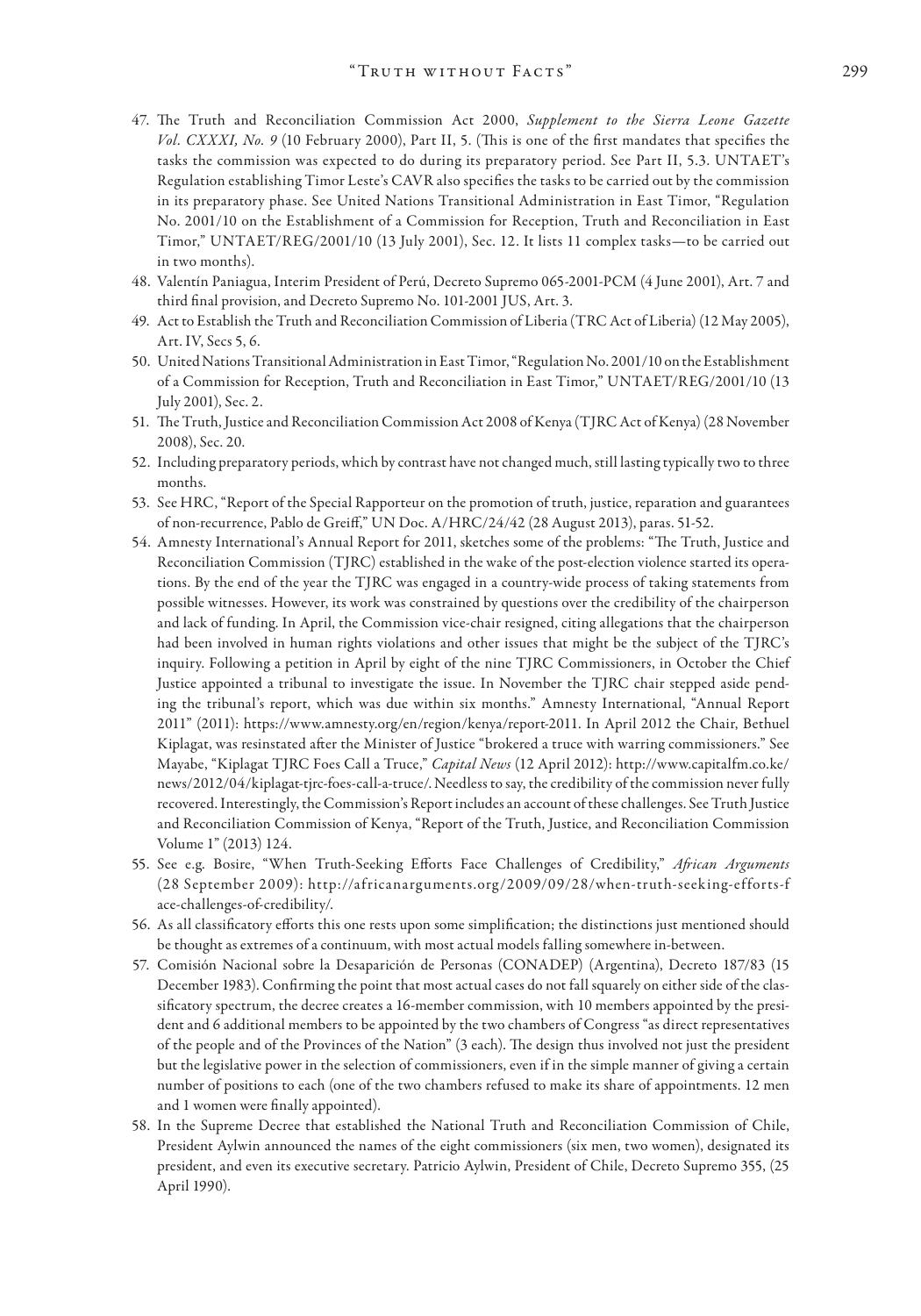- 59. Peru's Interim President Paniagua, two days after issuing the Supreme Decree establishing the Truth Commission (Valentín Paniagua, Interim President of Perú, Decreto Supremo 065-2001-PCM (4 June 2001)) issued a follow-up decree appointing its seven commissioners (Valentín Paniagua, Interim President of Perú, Decreto Supremo 330-2001-PCM (6 June 2001); six men, one woman). Once elected, President Toledo issued a decree changing the name of the commission to Truth and Reconciliation Commission (Alejandro Toledo, President of Perú, Decreto Supremo No. 101-2001-PCM (4 September 2001)) and the next day appointed five additional commissioners (Alejandro Toledo, President of Perú, Decreto Supremo 438-2001-PCM (5 September 2001); four men, one woman.
- 60. The law establishing the Truth Commission gave President Rousseff authority to appoint its seven members (Art. 2), which she did by decree on 10 May 2012 (five men, two women). Law No. 12.528 (Brazil) (18 November 2011); *Diario Official da Uniao* LIII, No. 91 (11 May 2012) (five men, two women appointed). Direct selection is not a Latin-American phenomenon, as demonstrated by the Moroccan case, where the commissioners of IER were appointed directly, through a Royal Dahir, by King Mohammed VI. Dahir No. 1.04.42 of the 19th of Safar 1425 (10 April 2004) (16 men, 1 woman appointed).
- 61. The Truth and Reconciliation Commission Act 2000, *Supplement to the Sierra Leone Gazette Vol. CXXXI, No. 9* (10 February 2000), Part 1.
- 62. Act to Establish the Truth and Reconciliation Commission of Liberia (TRC Act of Liberia) (12 May 2005), Art. V.
- 63. The Truth, Justice and Reconciliation Commission Act 2008 of Kenya (TJRC Act of Kenya) (28 November 2008), Clauses 9, 10, First Schedule. Lest anyone think that despite the geographical predominance of Africa in the adoption of this model it is a wholly African phenomenon, this was the model adopted for the selection of commissioners in East Timor.
- 64. It defeats part of the purpose of establishing consultative procedures to impose narrow deadlines on them. Cf. The Truth, Justice and Reconciliation Commission Act 2008 of Kenya (TJRC Act of Kenya) (28 November 2008), First Schedule.
- 65. Selection panels with broad representation are definitely more appropriate than the effort to guarantee representation through the outright apportioning of seats in the commission itself on the basis of criteria relating to ethnicity, political, or other type of affiliation. However, selection bodies that are designed to secure wide representation risk ending up with a composition such that panel members with technical expertise in the relevant topics (in this case expertise in core areas related to human rights) will be outnumbered by those who lack them. In such circumstances there are few reasons to expect such bodies to make their selections primarily on the basis of criteria of technical expertise. The fact that selection panels are not responsible for appointments but merely for recommendations also weakens the incentive they have to think about their selections in a way that would, at least *jointly*, cover the required technical competencies; they have no reason to think what a *group* of commissioners would look like from a technical perspective as the panels do not determine the composition of the commission as a whole.
- 66. Having said this, however, there is quite a bit that truth commissions could do in order to increase the chances that their recommendations will be taken seriously. Truth commissions have not been particularly "policy friendly," as revealed by the length of their reports alone: even if not linear, the expansion in length of truth commission reports has led to documents that virtually no policymaker will read in its entirety: the shortest report is that of the Commission on Truth for El Salvador, at 252 pages; CONADEP's report was fewer than 500 pages long; Chile's TRC more than 1100 pages; South Africa's TRC more than 4500; Peru's TRC almost 8000; Sierra Leone's TRC almost 1900; East Timor's CAVR more than 3200; Liberia's TRC almost 1400. More important than the length of their reports, of course, is that commissions have been generally uninterested in budgeting their proposals, to relate them to sectoral reform plans, or to engage in early discussions with different stakeholders about effective institutional reform plans. On these issues see HRC, "Report of the Special Rapporteur on the promotion of truth, justice, reparation and guarantees of non-recurrence, Pablo de Greiff," U.N. Doc. A/HRC/24/42 (28 August 2013), at paras. 71-79.
- 67. The Liberian Supreme Court struck down Article 48 of the TRC Act that made it mandatory for the government to implement the Commission's recommendations. The Court concluded that the article usurped the powers of other branches of government. See *Williams v Minister of Justice, Attorney General, Independent National Human Rights Commission and Government of Liberia*, Supreme Court of the Republic of Liberia (21 January 2011): www.mediafire.com/?u1n6zkqoxl1zn3o.